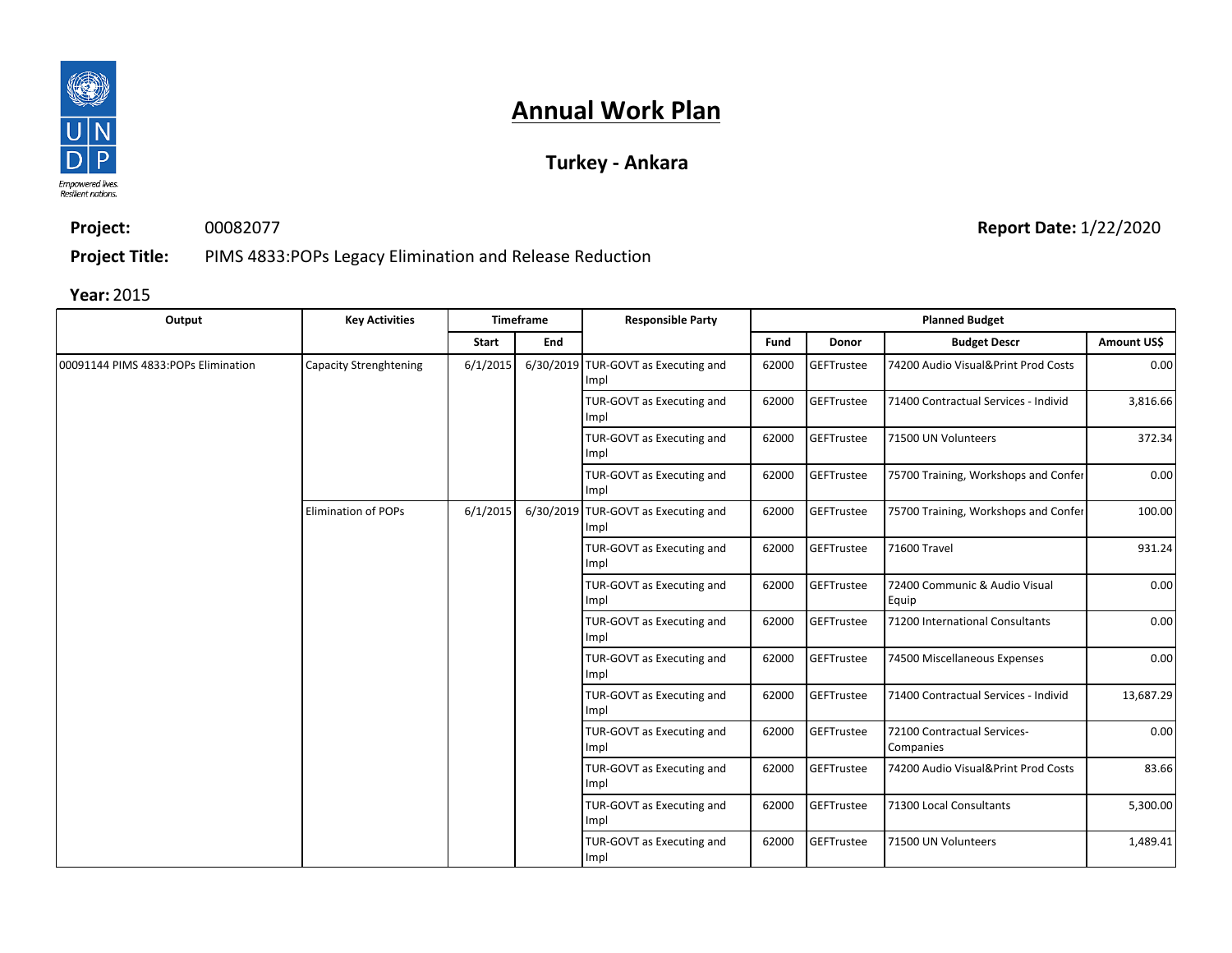

### **Turkey - Ankara**

**Project:** 00082077

**Report Date:** 1/22/2020

**Project Title:** PIMS 4833:POPs Legacy Elimination and Release Reduction

| Output                              | <b>Key Activities</b>                  |          | Timeframe | <b>Responsible Party</b>                    |                                   |                   | <b>Planned Budget</b>                   |                                                                                          |  |  |  |  |  |  |  |  |  |  |  |  |  |  |  |  |  |  |  |  |  |  |  |  |  |  |  |  |  |  |  |                                   |       |                   |                             |
|-------------------------------------|----------------------------------------|----------|-----------|---------------------------------------------|-----------------------------------|-------------------|-----------------------------------------|------------------------------------------------------------------------------------------|--|--|--|--|--|--|--|--|--|--|--|--|--|--|--|--|--|--|--|--|--|--|--|--|--|--|--|--|--|--|--|-----------------------------------|-------|-------------------|-----------------------------|
|                                     |                                        | Start    | End       |                                             | Fund                              | Donor             | <b>Budget Descr</b>                     | Amount US\$                                                                              |  |  |  |  |  |  |  |  |  |  |  |  |  |  |  |  |  |  |  |  |  |  |  |  |  |  |  |  |  |  |  |                                   |       |                   |                             |
| 00091144 PIMS 4833:POPs Elimination | Management Capacity for<br><b>POPS</b> | 6/1/2015 |           | 6/30/2019 TUR-GOVT as Executing and<br>Impl | 62000                             | GEFTrustee        | 75700 Training, Workshops and Confer    | 49,086.19                                                                                |  |  |  |  |  |  |  |  |  |  |  |  |  |  |  |  |  |  |  |  |  |  |  |  |  |  |  |  |  |  |  |                                   |       |                   |                             |
|                                     |                                        |          |           | TUR-GOVT as Executing and<br>Impl           | 62000                             | <b>GEFTrustee</b> | 71600 Travel                            | 1,005.47<br>1,181.00<br>5,317.90<br>6,014.72<br>1,300.00<br>531.00<br>132.39<br>7,700.00 |  |  |  |  |  |  |  |  |  |  |  |  |  |  |  |  |  |  |  |  |  |  |  |  |  |  |  |  |  |  |  |                                   |       |                   |                             |
|                                     |                                        |          |           | TUR-GOVT as Executing and<br>Impl           | 62000                             | <b>GEFTrustee</b> | 74200 Audio Visual&Print Prod Costs     |                                                                                          |  |  |  |  |  |  |  |  |  |  |  |  |  |  |  |  |  |  |  |  |  |  |  |  |  |  |  |  |  |  |  |                                   |       |                   |                             |
|                                     | Monitoring and Evaluation              | 6/1/2015 |           | 6/30/2019 TUR-GOVT as Executing and<br>Impl | 62000                             | GEFTrustee        | 71400 Contractual Services - Individ    |                                                                                          |  |  |  |  |  |  |  |  |  |  |  |  |  |  |  |  |  |  |  |  |  |  |  |  |  |  |  |  |  |  |  |                                   |       |                   |                             |
|                                     |                                        |          |           | TUR-GOVT as Executing and<br>Impl           | 62000                             | GEFTrustee        | 71300 Local Consultants                 |                                                                                          |  |  |  |  |  |  |  |  |  |  |  |  |  |  |  |  |  |  |  |  |  |  |  |  |  |  |  |  |  |  |  |                                   |       |                   |                             |
|                                     |                                        |          |           | TUR-GOVT as Executing and<br>Impl           | 62000                             | GEFTrustee        | 72400 Communic & Audio Visual<br>Equip  |                                                                                          |  |  |  |  |  |  |  |  |  |  |  |  |  |  |  |  |  |  |  |  |  |  |  |  |  |  |  |  |  |  |  |                                   |       |                   |                             |
|                                     |                                        |          |           | TUR-GOVT as Executing and<br>Impl           | 62000                             | GEFTrustee        | 72800 Information Technology<br>Equipmt |                                                                                          |  |  |  |  |  |  |  |  |  |  |  |  |  |  |  |  |  |  |  |  |  |  |  |  |  |  |  |  |  |  |  |                                   |       |                   |                             |
|                                     |                                        |          |           |                                             | TUR-GOVT as Executing and<br>Impl | 62000             | GEFTrustee                              | 74500 Miscellaneous Expenses                                                             |  |  |  |  |  |  |  |  |  |  |  |  |  |  |  |  |  |  |  |  |  |  |  |  |  |  |  |  |  |  |  |                                   |       |                   |                             |
|                                     |                                        |          |           | TUR-GOVT as Executing and<br>Impl           | 62000                             | GEFTrustee        | 71200 International Consultants         |                                                                                          |  |  |  |  |  |  |  |  |  |  |  |  |  |  |  |  |  |  |  |  |  |  |  |  |  |  |  |  |  |  |  |                                   |       |                   |                             |
|                                     |                                        |          |           | TUR-GOVT as Executing and<br>Impl           | 62000                             | GEFTrustee        | 71600 Travel                            | 194.88                                                                                   |  |  |  |  |  |  |  |  |  |  |  |  |  |  |  |  |  |  |  |  |  |  |  |  |  |  |  |  |  |  |  |                                   |       |                   |                             |
|                                     |                                        |          |           | TUR-GOVT as Executing and<br>Impl           | 62000                             | GEFTrustee        | 72200 Equipment and Furniture           | 0.00                                                                                     |  |  |  |  |  |  |  |  |  |  |  |  |  |  |  |  |  |  |  |  |  |  |  |  |  |  |  |  |  |  |  |                                   |       |                   |                             |
|                                     |                                        |          |           | TUR-GOVT as Executing and<br>Impl           | 62000                             | GEFTrustee        | 74200 Audio Visual&Print Prod Costs     | 221.22                                                                                   |  |  |  |  |  |  |  |  |  |  |  |  |  |  |  |  |  |  |  |  |  |  |  |  |  |  |  |  |  |  |  |                                   |       |                   |                             |
|                                     |                                        |          |           |                                             |                                   |                   |                                         |                                                                                          |  |  |  |  |  |  |  |  |  |  |  |  |  |  |  |  |  |  |  |  |  |  |  |  |  |  |  |  |  |  |  | TUR-GOVT as Executing and<br>Impl | 62000 | <b>GEFTrustee</b> | 74100 Professional Services |
|                                     |                                        |          |           | TUR-GOVT as Executing and<br>Impl           | 62000                             | GEFTrustee        | 75700 Training, Workshops and Confer    | 4,695.79                                                                                 |  |  |  |  |  |  |  |  |  |  |  |  |  |  |  |  |  |  |  |  |  |  |  |  |  |  |  |  |  |  |  |                                   |       |                   |                             |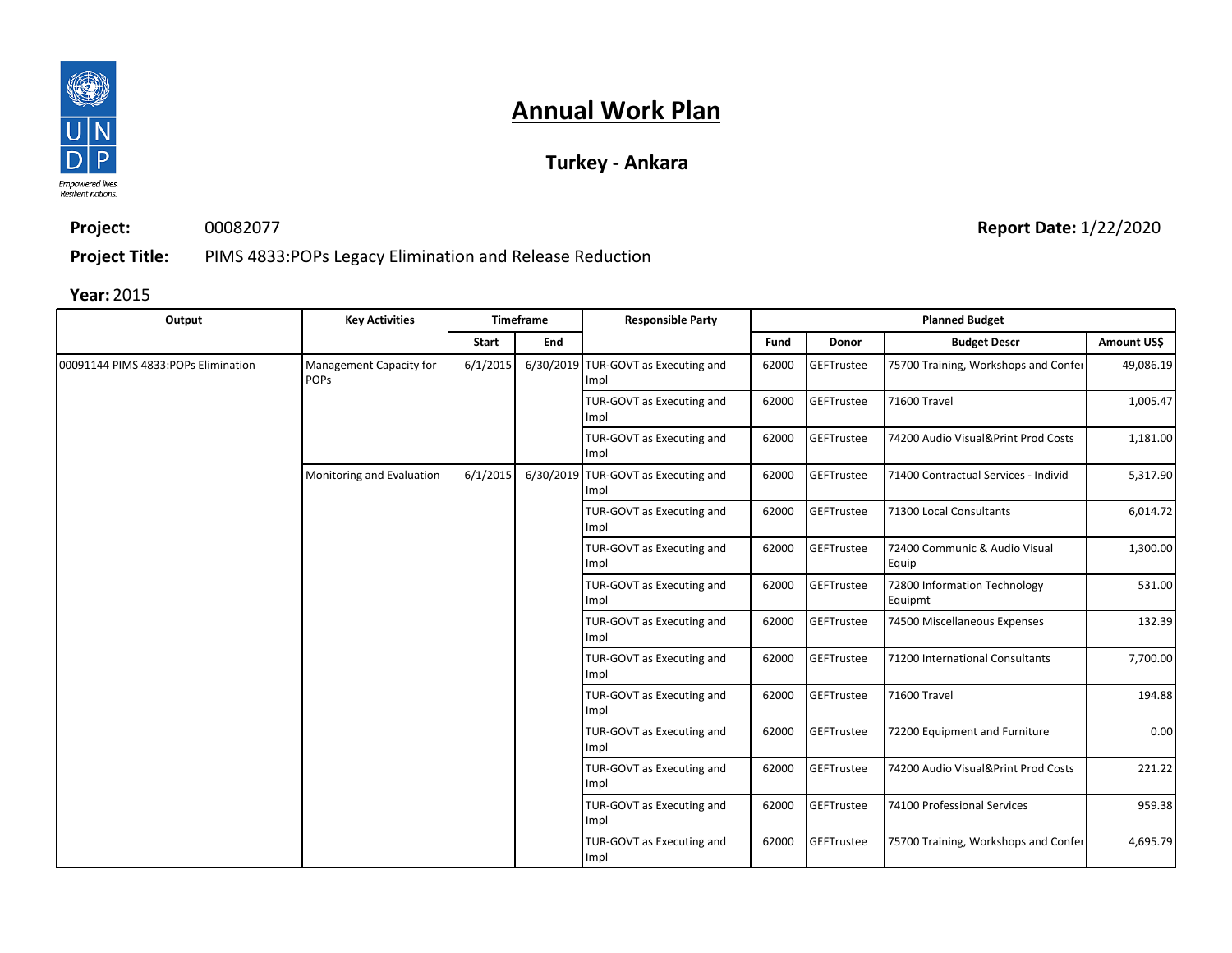

### **Turkey - Ankara**

**Project:** 00082077

**Project Title:** PIMS 4833:POPs Legacy Elimination and Release Reduction

**Year:** 2015

| Output                              | <b>Key Activities</b>     |          | <b>Timeframe</b> | <b>Responsible Party</b>                    |                                   |             | <b>Planned Budget</b>                   |                                      |           |
|-------------------------------------|---------------------------|----------|------------------|---------------------------------------------|-----------------------------------|-------------|-----------------------------------------|--------------------------------------|-----------|
|                                     |                           | Start    | End              |                                             | Fund                              | Donor       | <b>Budget Descr</b>                     | Amount US\$                          |           |
| 00091144 PIMS 4833:POPs Elimination | <b>Project Management</b> | 6/1/2015 |                  | 6/30/2019 TUR-GOVT as Executing and<br>Impl | 62000                             | GEFTrustee  | 72400 Communic & Audio Visual<br>Equip  | 12,990.00                            |           |
|                                     |                           |          |                  | TUR-GOVT as Executing and<br>Impl           | 62000                             | GEFTrustee  | 71600 Travel                            | 35.98                                |           |
|                                     |                           |          |                  |                                             | TUR-GOVT as Executing and<br>Impl | 62000       | <b>GEFTrustee</b>                       | 71500 UN Volunteers                  | 1,861.79  |
|                                     |                           |          |                  | TUR-GOVT as Executing and<br>Impl           | 62000                             | GEFTrustee  | 72500 Supplies                          | 872.44                               |           |
|                                     |                           |          |                  |                                             | TUR-GOVT as Executing and<br>Impl | 62000       | GEFTrustee                              | 71400 Contractual Services - Individ | 32,129.10 |
|                                     |                           |          |                  |                                             | TUR-GOVT as Executing and<br>Impl | 62000       | GEFTrustee                              | 72200 Equipment and Furniture        | 0.00      |
|                                     |                           |          |                  | TUR-GOVT as Executing and<br>Impl           | 62000                             | GEFTrustee  | 74200 Audio Visual&Print Prod Costs     | 2,842.56                             |           |
|                                     |                           |          |                  | TUR-GOVT as Executing and<br>Impl           | 62000                             | GEFTrustee  | 72800 Information Technology<br>Equipmt | 2,835.00                             |           |
|                                     |                           |          |                  | <b>UNDP</b>                                 | 04000                             | <b>UNDP</b> | 74500 Miscellaneous Expenses            | 5,900.56                             |           |
|                                     |                           |          |                  | TUR-GOVT as Executing and<br>Impl           | 62000                             | GEFTrustee  | 74500 Miscellaneous Expenses            | 8,011.91                             |           |
| <b>TOTAL</b>                        |                           |          |                  |                                             |                                   |             |                                         | 171,599.88                           |           |
| <b>GRAND TOTAL</b>                  |                           |          |                  |                                             |                                   |             |                                         | 171,599.88                           |           |

**Report Date:** 1/22/2020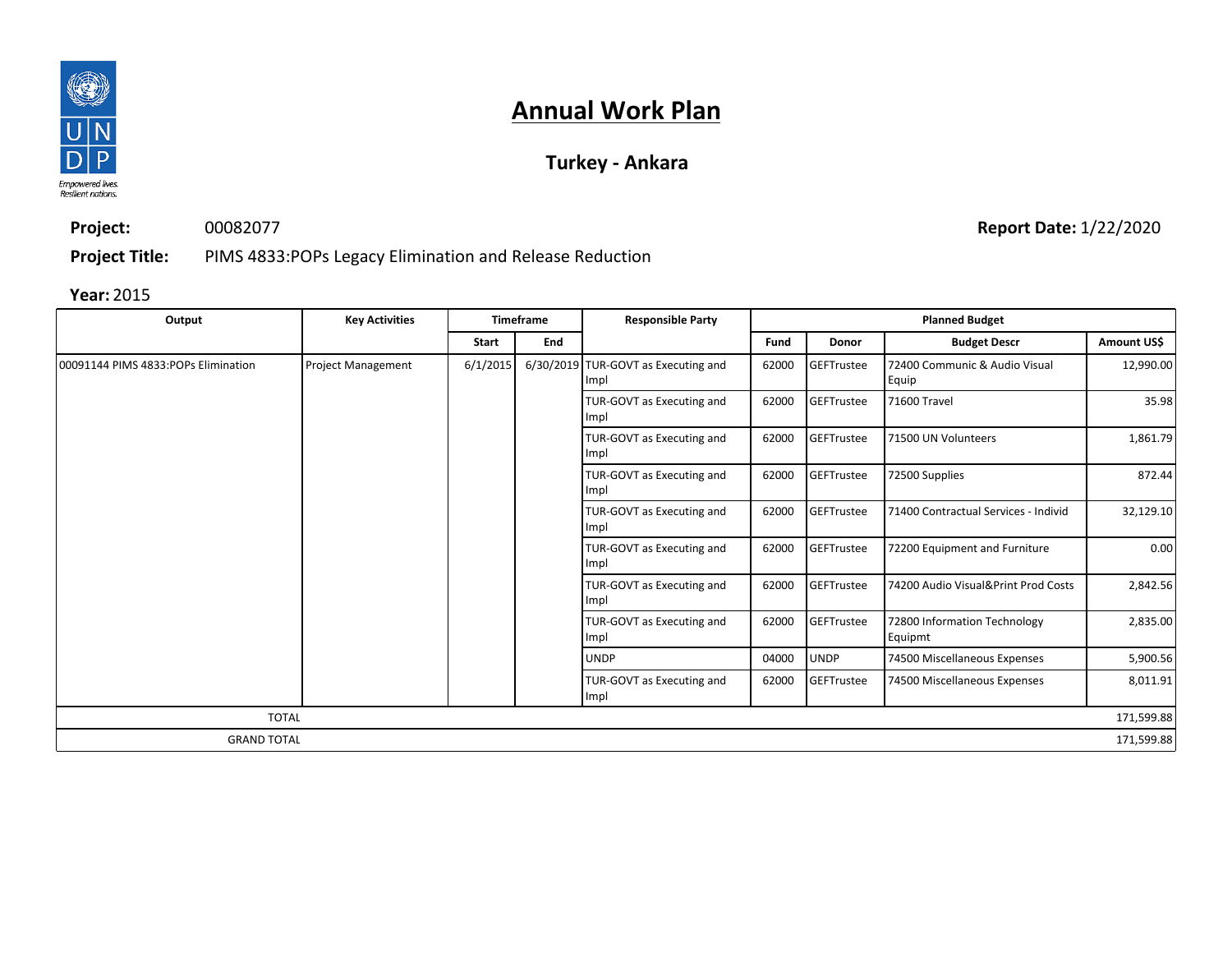

### **Turkey - Ankara**

**Project:** 00082077 **Report Date:** 1/22/2020

**Project Title:** PIMS 4833:POPs Legacy Elimination and Release Reduction

| Output                              | <b>Key Activities</b>         |          | <b>Timeframe</b> | <b>Responsible Party</b>                    |       |                   | <b>Planned Budget</b>                    |             |
|-------------------------------------|-------------------------------|----------|------------------|---------------------------------------------|-------|-------------------|------------------------------------------|-------------|
|                                     |                               | Start    | <b>End</b>       |                                             | Fund  | Donor             | <b>Budget Descr</b>                      | Amount US\$ |
| 00091144 PIMS 4833:POPs Elimination | <b>Capacity Strenghtening</b> | 6/1/2015 |                  | 6/30/2019 TUR-GOVT as Executing and<br>Impl | 62000 | <b>GEFTrustee</b> | 71400 Contractual Services - Individ     | 0.00        |
|                                     |                               |          |                  | TUR-GOVT as Executing and<br>Impl           | 62000 | GEFTrustee        | 74200 Audio Visual&Print Prod Costs      | 0.00        |
|                                     |                               |          |                  | TUR-GOVT as Executing and<br>Impl           | 62000 | <b>GEFTrustee</b> | 71300 Local Consultants                  | 0.00        |
|                                     |                               |          |                  | TUR-GOVT as Executing and<br>Impl           | 62000 | GEFTrustee        | 71200 International Consultants          | 0.00        |
|                                     |                               |          |                  | TUR-GOVT as Executing and<br>Impl           | 62000 | GEFTrustee        | 71600 Travel                             | 3,167.48    |
|                                     |                               |          |                  | TUR-GOVT as Executing and<br>Impl           | 62000 | GEFTrustee        | 75700 Training, Workshops and Confer     | 0.00        |
|                                     | <b>Elimination of POPs</b>    | 6/1/2015 |                  | 6/30/2019 TUR-GOVT as Executing and<br>Impl | 62000 | <b>GEFTrustee</b> | 71600 Travel                             | 10,402.26   |
|                                     |                               |          |                  | TUR-GOVT as Executing and<br>Impl           | 62000 | <b>GEFTrustee</b> | 72300 Materials & Goods                  | 500,000.00  |
|                                     |                               |          |                  | TUR-GOVT as Executing and<br>Impl           | 62000 | GEFTrustee        | 71500 UN Volunteers                      | 6,222.00    |
|                                     |                               |          |                  | TUR-GOVT as Executing and<br>Impl           | 62000 | GEFTrustee        | 72400 Communic & Audio Visual<br>Equip   | 0.00        |
|                                     |                               |          |                  | TUR-GOVT as Executing and<br>Impl           | 62000 | <b>GEFTrustee</b> | 71200 International Consultants          | 43,292.00   |
|                                     |                               |          |                  | TUR-GOVT as Executing and<br>Impl           | 62000 | <b>GEFTrustee</b> | 71300 Local Consultants                  | 61,884.13   |
|                                     |                               |          |                  | TUR-GOVT as Executing and<br>Impl           | 62000 | <b>GEFTrustee</b> | 72100 Contractual Services-<br>Companies | 461,300.28  |
|                                     |                               |          |                  | TUR-GOVT as Executing and<br>Impl           | 62000 | <b>GEFTrustee</b> | 74500 Miscellaneous Expenses             | 131.12      |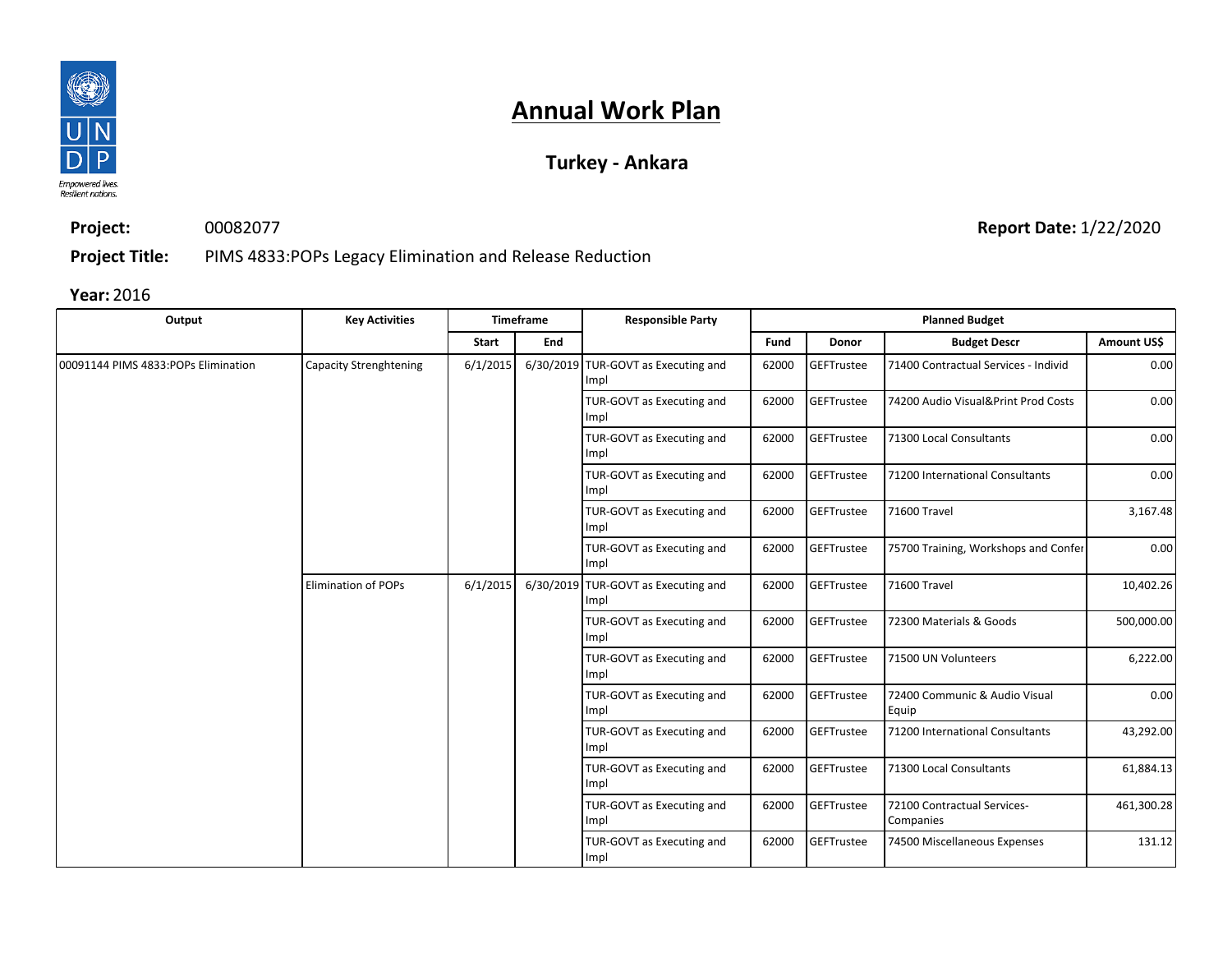

### **Turkey - Ankara**

**Project:** 00082077

**Report Date:** 1/22/2020

**Project Title:** PIMS 4833:POPs Legacy Elimination and Release Reduction

| Output                               | <b>Key Activities</b>                  |          | <b>Timeframe</b> | <b>Responsible Party</b>                    |       |                   | <b>Planned Budget</b>                |             |  |  |  |  |  |  |  |  |  |  |  |  |  |  |  |  |  |  |  |  |  |  |  |  |  |  |  |  |  |  |  |                                   |       |            |                                      |
|--------------------------------------|----------------------------------------|----------|------------------|---------------------------------------------|-------|-------------------|--------------------------------------|-------------|--|--|--|--|--|--|--|--|--|--|--|--|--|--|--|--|--|--|--|--|--|--|--|--|--|--|--|--|--|--|--|-----------------------------------|-------|------------|--------------------------------------|
|                                      |                                        | Start    | End              |                                             | Fund  | Donor             | <b>Budget Descr</b>                  | Amount US\$ |  |  |  |  |  |  |  |  |  |  |  |  |  |  |  |  |  |  |  |  |  |  |  |  |  |  |  |  |  |  |  |                                   |       |            |                                      |
| 00091144 PIMS 4833: POPs Elimination | <b>Elimination of POPs</b>             | 6/1/2015 |                  | 6/30/2019 TUR-GOVT as Executing and<br>Impl | 62000 | GEFTrustee        | 71400 Contractual Services - Individ | 46,153.57   |  |  |  |  |  |  |  |  |  |  |  |  |  |  |  |  |  |  |  |  |  |  |  |  |  |  |  |  |  |  |  |                                   |       |            |                                      |
|                                      |                                        |          |                  | TUR-GOVT as Executing and<br>Impl           | 62000 | GEFTrustee        | 74200 Audio Visual&Print Prod Costs  | 0.00        |  |  |  |  |  |  |  |  |  |  |  |  |  |  |  |  |  |  |  |  |  |  |  |  |  |  |  |  |  |  |  |                                   |       |            |                                      |
|                                      |                                        |          |                  | TUR-GOVT as Executing and<br>Impl           | 62000 | GEFTrustee        | 75700 Training, Workshops and Confer | 1,351.16    |  |  |  |  |  |  |  |  |  |  |  |  |  |  |  |  |  |  |  |  |  |  |  |  |  |  |  |  |  |  |  |                                   |       |            |                                      |
|                                      | Management Capacity for<br><b>POPS</b> | 6/1/2015 | 6/30/2019        | TUR-GOVT as Executing and<br>Impl           | 62000 | GEFTrustee        | 71300 Local Consultants              | 11,985.54   |  |  |  |  |  |  |  |  |  |  |  |  |  |  |  |  |  |  |  |  |  |  |  |  |  |  |  |  |  |  |  |                                   |       |            |                                      |
|                                      |                                        |          |                  | TUR-GOVT as Executing and<br>Impl           | 62000 | GEFTrustee        | 71400 Contractual Services - Individ | 13,688.24   |  |  |  |  |  |  |  |  |  |  |  |  |  |  |  |  |  |  |  |  |  |  |  |  |  |  |  |  |  |  |  |                                   |       |            |                                      |
|                                      |                                        |          |                  | TUR-GOVT as Executing and<br>Impl           | 62000 | <b>GEFTrustee</b> | 71200 International Consultants      | 0.00        |  |  |  |  |  |  |  |  |  |  |  |  |  |  |  |  |  |  |  |  |  |  |  |  |  |  |  |  |  |  |  |                                   |       |            |                                      |
|                                      |                                        |          |                  | TUR-GOVT as Executing and<br>Impl           | 62000 | GEFTrustee        | 71500 UN Volunteers                  | 1,555.49    |  |  |  |  |  |  |  |  |  |  |  |  |  |  |  |  |  |  |  |  |  |  |  |  |  |  |  |  |  |  |  |                                   |       |            |                                      |
|                                      |                                        |          |                  | TUR-GOVT as Executing and<br>Impl           | 62000 | GEFTrustee        | 71600 Travel                         | 0.00        |  |  |  |  |  |  |  |  |  |  |  |  |  |  |  |  |  |  |  |  |  |  |  |  |  |  |  |  |  |  |  |                                   |       |            |                                      |
|                                      |                                        |          |                  | TUR-GOVT as Executing and<br>Impl           | 62000 | GEFTrustee        | 75700 Training, Workshops and Confer | 0.00        |  |  |  |  |  |  |  |  |  |  |  |  |  |  |  |  |  |  |  |  |  |  |  |  |  |  |  |  |  |  |  |                                   |       |            |                                      |
|                                      | Monitoring and Evaluation              | 6/1/2015 | 6/30/2019        | TUR-GOVT as Executing and<br>Impl           | 62000 | GEFTrustee        | 71200 International Consultants      | 0.00        |  |  |  |  |  |  |  |  |  |  |  |  |  |  |  |  |  |  |  |  |  |  |  |  |  |  |  |  |  |  |  |                                   |       |            |                                      |
|                                      |                                        |          |                  | TUR-GOVT as Executing and<br>Impl           | 62000 | GEFTrustee        | 74500 Miscellaneous Expenses         | 0.00        |  |  |  |  |  |  |  |  |  |  |  |  |  |  |  |  |  |  |  |  |  |  |  |  |  |  |  |  |  |  |  |                                   |       |            |                                      |
|                                      |                                        |          |                  | TUR-GOVT as Executing and<br>Impl           | 62000 | GEFTrustee        | 74100 Professional Services          | 0.00        |  |  |  |  |  |  |  |  |  |  |  |  |  |  |  |  |  |  |  |  |  |  |  |  |  |  |  |  |  |  |  |                                   |       |            |                                      |
|                                      |                                        |          |                  |                                             |       |                   |                                      |             |  |  |  |  |  |  |  |  |  |  |  |  |  |  |  |  |  |  |  |  |  |  |  |  |  |  |  |  |  |  |  | TUR-GOVT as Executing and<br>Impl | 62000 | GEFTrustee | 75700 Training, Workshops and Confer |
|                                      |                                        |          |                  | TUR-GOVT as Executing and<br>Impl           | 62000 | GEFTrustee        | 71400 Contractual Services - Individ | 7,929.22    |  |  |  |  |  |  |  |  |  |  |  |  |  |  |  |  |  |  |  |  |  |  |  |  |  |  |  |  |  |  |  |                                   |       |            |                                      |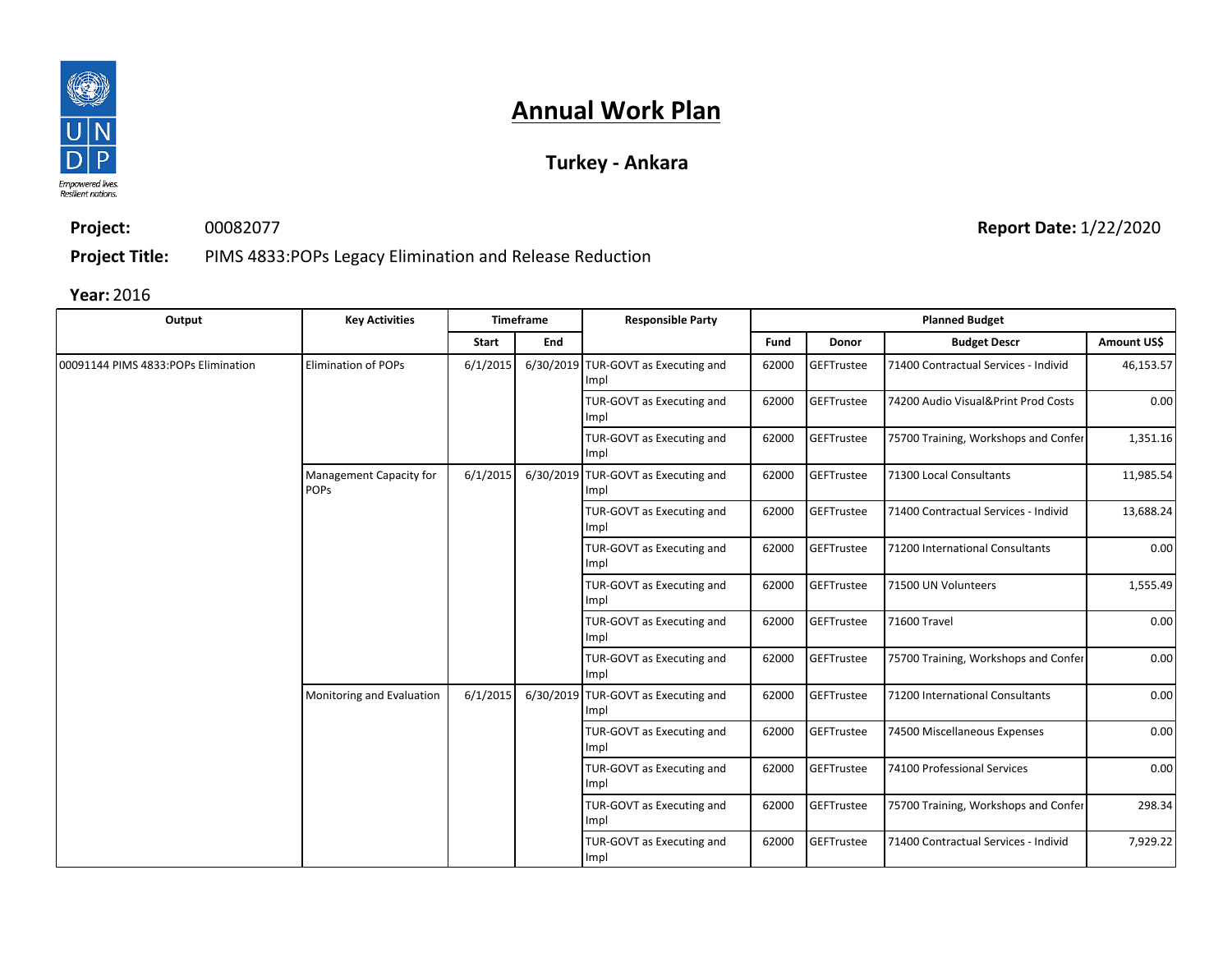

### **Turkey - Ankara**

**Project:** 00082077 **Report Date:** 1/22/2020

**Project Title:** PIMS 4833:POPs Legacy Elimination and Release Reduction

| Output                               | <b>Key Activities</b>     |          | <b>Timeframe</b> | <b>Responsible Party</b>                    |       |                   | <b>Planned Budget</b>                    |              |
|--------------------------------------|---------------------------|----------|------------------|---------------------------------------------|-------|-------------------|------------------------------------------|--------------|
|                                      |                           | Start    | End              |                                             | Fund  | Donor             | <b>Budget Descr</b>                      | Amount US\$  |
| 00091144 PIMS 4833: POPs Elimination | Monitoring and Evaluation | 6/1/2015 |                  | 6/30/2019 TUR-GOVT as Executing and<br>Impl | 62000 | <b>GEFTrustee</b> | 71600 Travel                             | 0.00         |
|                                      | <b>Project Management</b> | 6/1/2015 |                  | 6/30/2019 TUR-GOVT as Executing and<br>Impl | 62000 | GEFTrustee        | 72400 Communic & Audio Visual<br>Equip   | 0.00         |
|                                      |                           |          |                  | TUR-GOVT as Executing and<br>Impl           | 62000 | GEFTrustee        | 71400 Contractual Services - Individ     | 40,439.71    |
|                                      |                           |          |                  | TUR-GOVT as Executing and<br>Impl           | 62000 | <b>GEFTrustee</b> | 74500 Miscellaneous Expenses             | 11,886.85    |
|                                      |                           |          |                  | TUR-GOVT as Executing and<br>Impl           | 62000 | GEFTrustee        | 72500 Supplies                           | 522.49       |
|                                      |                           |          |                  | <b>UNDP</b>                                 | 04000 | <b>UNDP</b>       | 72100 Contractual Services-<br>Companies | 82,400.00    |
|                                      |                           |          |                  | TUR-GOVT as Executing and<br>Impl           | 62000 | GEFTrustee        | 72200 Equipment and Furniture            | 99.75        |
|                                      |                           |          |                  | TUR-GOVT as Executing and<br>Impl           | 62000 | GEFTrustee        | 74200 Audio Visual&Print Prod Costs      | 0.00         |
|                                      |                           |          |                  | <b>UNDP</b>                                 | 04000 | <b>UNDP</b>       | 74500 Miscellaneous Expenses             | 0.00         |
|                                      |                           |          |                  | TUR-GOVT as Executing and<br>Impl           | 62000 | GEFTrustee        | 71500 UN Volunteers                      | 7,777.46     |
|                                      |                           |          |                  | TUR-GOVT as Executing and<br>Impl           | 62000 | GEFTrustee        | 71600 Travel                             | 0.00         |
| <b>TOTAL</b>                         |                           |          |                  |                                             |       |                   |                                          | 1,312,487.09 |
| <b>GRAND TOTAL</b>                   |                           |          |                  |                                             |       |                   |                                          | 1,312,487.09 |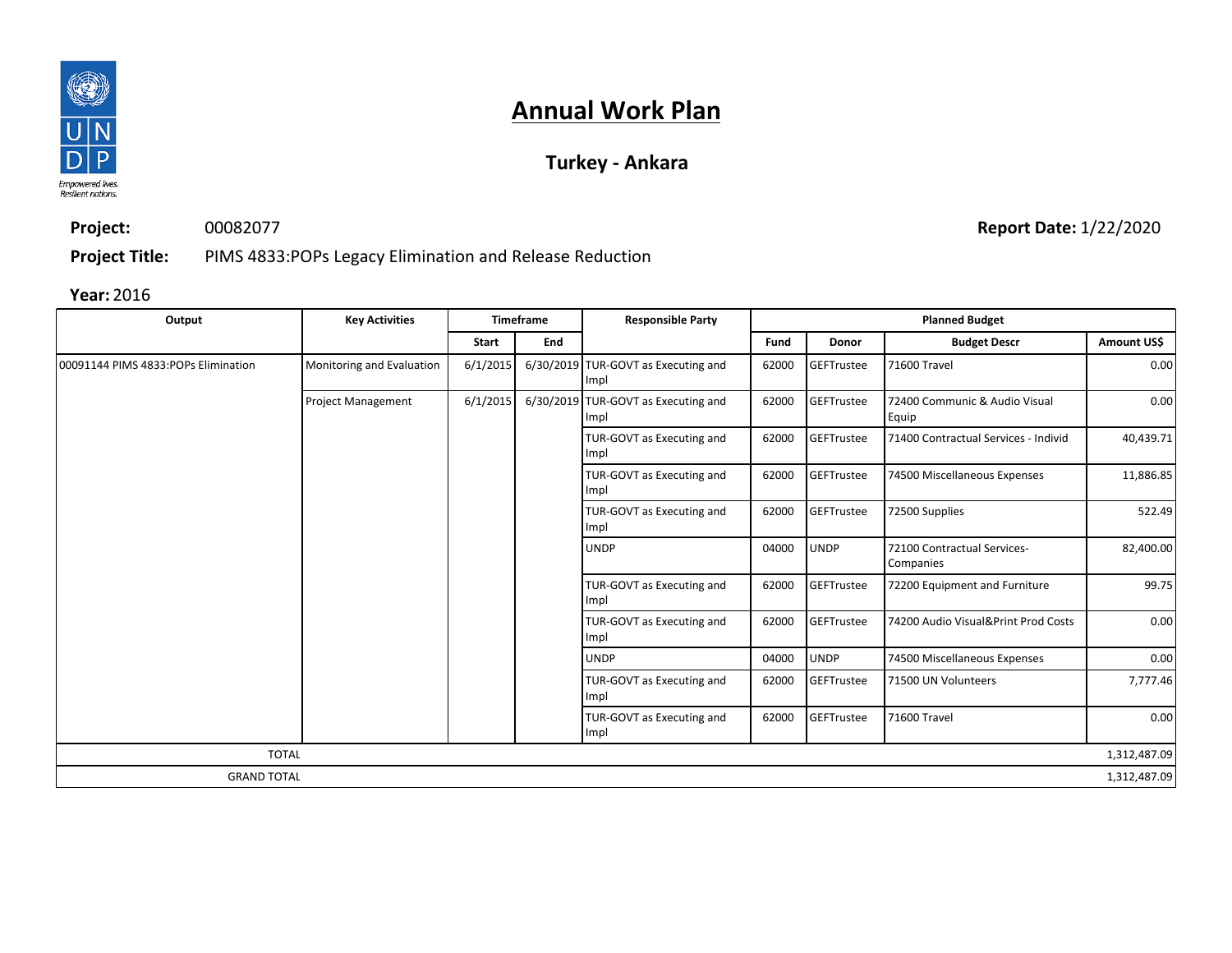

### **Turkey - Ankara**

**Project:** 00082077 **Report Date:** 1/22/2020

**Project Title:** PIMS 4833:POPs Legacy Elimination and Release Reduction

| Output                              | <b>Key Activities</b>         |              | <b>Timeframe</b> | <b>Responsible Party</b>                    |       |                   | <b>Planned Budget</b>                    |             |  |  |  |  |  |  |  |  |  |  |  |  |  |  |  |  |  |  |  |  |  |  |  |  |  |  |  |  |  |  |                                   |       |            |                         |           |
|-------------------------------------|-------------------------------|--------------|------------------|---------------------------------------------|-------|-------------------|------------------------------------------|-------------|--|--|--|--|--|--|--|--|--|--|--|--|--|--|--|--|--|--|--|--|--|--|--|--|--|--|--|--|--|--|-----------------------------------|-------|------------|-------------------------|-----------|
|                                     |                               | <b>Start</b> | End              |                                             | Fund  | Donor             | <b>Budget Descr</b>                      | Amount US\$ |  |  |  |  |  |  |  |  |  |  |  |  |  |  |  |  |  |  |  |  |  |  |  |  |  |  |  |  |  |  |                                   |       |            |                         |           |
| 00091144 PIMS 4833:POPs Elimination | <b>Capacity Strenghtening</b> | 6/1/2015     |                  | 6/30/2019 TUR-GOVT as Executing and<br>Impl | 62000 | GEFTrustee        | 71200 International Consultants          | 21,500.00   |  |  |  |  |  |  |  |  |  |  |  |  |  |  |  |  |  |  |  |  |  |  |  |  |  |  |  |  |  |  |                                   |       |            |                         |           |
|                                     |                               |              |                  | TUR-GOVT as Executing and<br>Impl           | 62000 | <b>GEFTrustee</b> | 71600 Travel                             | 8,500.00    |  |  |  |  |  |  |  |  |  |  |  |  |  |  |  |  |  |  |  |  |  |  |  |  |  |  |  |  |  |  |                                   |       |            |                         |           |
|                                     |                               |              |                  | TUR-GOVT as Executing and<br>Impl           | 62000 | GEFTrustee        | 71400 Contractual Services - Individ     | 0.00        |  |  |  |  |  |  |  |  |  |  |  |  |  |  |  |  |  |  |  |  |  |  |  |  |  |  |  |  |  |  |                                   |       |            |                         |           |
|                                     |                               |              |                  | TUR-GOVT as Executing and<br>Impl           | 62000 | GEFTrustee        | 74200 Audio Visual&Print Prod Costs      | 3,987.57    |  |  |  |  |  |  |  |  |  |  |  |  |  |  |  |  |  |  |  |  |  |  |  |  |  |  |  |  |  |  |                                   |       |            |                         |           |
|                                     |                               |              |                  | TUR-GOVT as Executing and<br>Impl           | 62000 | <b>GEFTrustee</b> | 75700 Training, Workshops and Confer     | 6,114.89    |  |  |  |  |  |  |  |  |  |  |  |  |  |  |  |  |  |  |  |  |  |  |  |  |  |  |  |  |  |  |                                   |       |            |                         |           |
|                                     |                               |              |                  | TUR-GOVT as Executing and<br>Impl           | 62000 | GEFTrustee        | 71300 Local Consultants                  | 0.00        |  |  |  |  |  |  |  |  |  |  |  |  |  |  |  |  |  |  |  |  |  |  |  |  |  |  |  |  |  |  |                                   |       |            |                         |           |
|                                     | <b>Elimination of POPs</b>    | 6/1/2015     |                  | 6/30/2019 TUR-GOVT as Executing and<br>Impl | 62000 | GEFTrustee        | 71500 UN Volunteers                      | 2,634.62    |  |  |  |  |  |  |  |  |  |  |  |  |  |  |  |  |  |  |  |  |  |  |  |  |  |  |  |  |  |  |                                   |       |            |                         |           |
|                                     |                               |              |                  | TUR-GOVT as Executing and<br>Impl           | 62000 | GEFTrustee        | 72100 Contractual Services-<br>Companies | 160,624.00  |  |  |  |  |  |  |  |  |  |  |  |  |  |  |  |  |  |  |  |  |  |  |  |  |  |  |  |  |  |  |                                   |       |            |                         |           |
|                                     |                               |              |                  | TUR-GOVT as Executing and<br>Impl           | 62000 | GEFTrustee        | 72400 Communic & Audio Visual<br>Equip   | 0.00        |  |  |  |  |  |  |  |  |  |  |  |  |  |  |  |  |  |  |  |  |  |  |  |  |  |  |  |  |  |  |                                   |       |            |                         |           |
|                                     |                               |              |                  | TUR-GOVT as Executing and<br>Impl           | 62000 | GEFTrustee        | 72300 Materials & Goods                  | 0.00        |  |  |  |  |  |  |  |  |  |  |  |  |  |  |  |  |  |  |  |  |  |  |  |  |  |  |  |  |  |  |                                   |       |            |                         |           |
|                                     |                               |              |                  | TUR-GOVT as Executing and<br>Impl           | 62000 | GEFTrustee        | 72500 Supplies                           | 600.00      |  |  |  |  |  |  |  |  |  |  |  |  |  |  |  |  |  |  |  |  |  |  |  |  |  |  |  |  |  |  |                                   |       |            |                         |           |
|                                     |                               |              |                  | TUR-GOVT as Executing and<br>Impl           | 62000 | GEFTrustee        | 75700 Training, Workshops and Confer     | 908.00      |  |  |  |  |  |  |  |  |  |  |  |  |  |  |  |  |  |  |  |  |  |  |  |  |  |  |  |  |  |  |                                   |       |            |                         |           |
|                                     |                               |              |                  |                                             |       |                   |                                          |             |  |  |  |  |  |  |  |  |  |  |  |  |  |  |  |  |  |  |  |  |  |  |  |  |  |  |  |  |  |  | TUR-GOVT as Executing and<br>Impl | 62000 | GEFTrustee | 71300 Local Consultants | 25,317.15 |
|                                     |                               |              |                  | TUR-GOVT as Executing and<br>Impl           | 62000 | GEFTrustee        | 74500 Miscellaneous Expenses             | 100.00      |  |  |  |  |  |  |  |  |  |  |  |  |  |  |  |  |  |  |  |  |  |  |  |  |  |  |  |  |  |  |                                   |       |            |                         |           |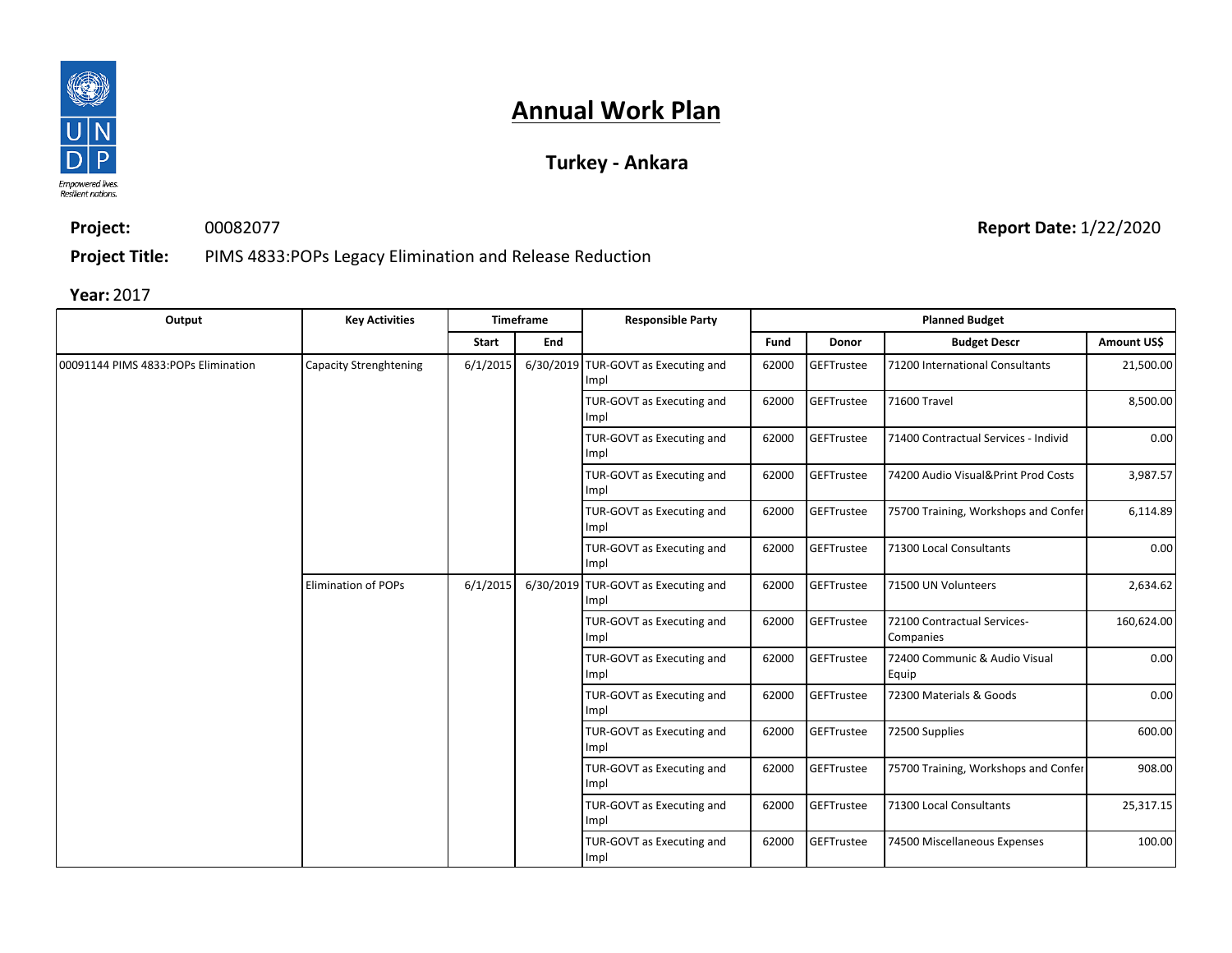

### **Turkey - Ankara**

**Project:** 00082077

**Report Date:** 1/22/2020

**Project Title:** PIMS 4833:POPs Legacy Elimination and Release Reduction

| Output                              | <b>Key Activities</b>                  |              | Timeframe | <b>Responsible Party</b>                    |       |                   | <b>Planned Budget</b>                    |             |
|-------------------------------------|----------------------------------------|--------------|-----------|---------------------------------------------|-------|-------------------|------------------------------------------|-------------|
|                                     |                                        | <b>Start</b> | End       |                                             | Fund  | Donor             | <b>Budget Descr</b>                      | Amount US\$ |
| 00091144 PIMS 4833:POPs Elimination | <b>Elimination of POPs</b>             | 6/1/2015     |           | 6/30/2019 TUR-GOVT as Executing and<br>Impl | 62000 | GEFTrustee        | 71200 International Consultants          | 46,960.00   |
|                                     |                                        |              |           | TUR-GOVT as Executing and<br>Impl           | 62000 | <b>GEFTrustee</b> | 71400 Contractual Services - Individ     | 61,000.00   |
|                                     |                                        |              |           | TUR-GOVT as Executing and<br>Impl           | 62000 | GEFTrustee        | 74200 Audio Visual&Print Prod Costs      | 1,521.84    |
|                                     |                                        |              |           | TUR-GOVT as Executing and<br>Impl           | 62000 | GEFTrustee        | 71600 Travel                             | 10,000.00   |
|                                     | Management Capacity for<br><b>POPS</b> | 6/1/2015     |           | 6/30/2019 TUR-GOVT as Executing and<br>Impl | 62000 | GEFTrustee        | 71400 Contractual Services - Individ     | 18,000.00   |
|                                     |                                        |              |           | TUR-GOVT as Executing and<br>Impl           | 62000 | GEFTrustee        | 71200 International Consultants          | 0.00        |
|                                     |                                        |              |           | TUR-GOVT as Executing and<br>Impl           | 62000 | GEFTrustee        | 71300 Local Consultants                  | 29,874.00   |
|                                     |                                        |              |           | TUR-GOVT as Executing and<br>Impl           | 62000 | GEFTrustee        | 72100 Contractual Services-<br>Companies | 18,900.00   |
|                                     |                                        |              |           | TUR-GOVT as Executing and<br>Impl           | 62000 | GEFTrustee        | 74200 Audio Visual&Print Prod Costs      | 2,867.51    |
|                                     |                                        |              |           | TUR-GOVT as Executing and<br>Impl           | 62000 | GEFTrustee        | 75700 Training, Workshops and Confer     | 58,059.87   |
|                                     |                                        |              |           | TUR-GOVT as Executing and<br>Impl           | 62000 | GEFTrustee        | 71500 UN Volunteers                      | 658.65      |
|                                     |                                        |              |           | TUR-GOVT as Executing and<br>Impl           | 62000 | GEFTrustee        | 71600 Travel                             | 460.28      |
|                                     | Monitoring and Evaluation              | 6/1/2015     |           | 6/30/2019 TUR-GOVT as Executing and<br>Impl | 62000 | GEFTrustee        | 74100 Professional Services              | 0.00        |
|                                     |                                        |              |           | TUR-GOVT as Executing and<br>Impl           | 62000 | GEFTrustee        | 71200 International Consultants          | 0.00        |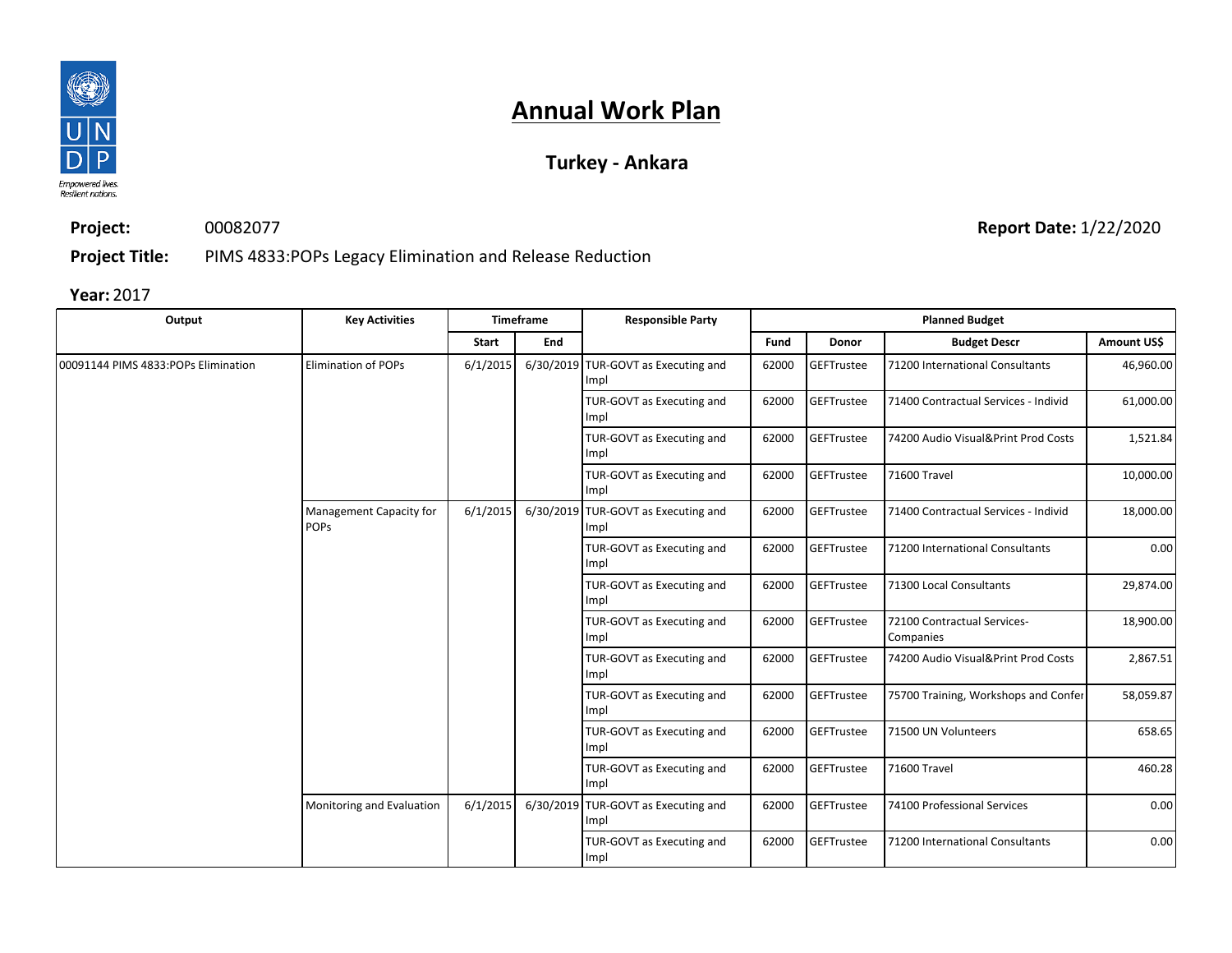

### **Turkey - Ankara**

**Project:** 00082077

**Report Date:** 1/22/2020

**Project Title:** PIMS 4833:POPs Legacy Elimination and Release Reduction

| Output                              | <b>Key Activities</b>     |          | <b>Timeframe</b>                  | <b>Responsible Party</b>                    |                                            |             | <b>Planned Budget</b>                  |             |  |
|-------------------------------------|---------------------------|----------|-----------------------------------|---------------------------------------------|--------------------------------------------|-------------|----------------------------------------|-------------|--|
|                                     |                           | Start    | End                               |                                             | Fund                                       | Donor       | <b>Budget Descr</b>                    | Amount US\$ |  |
| 00091144 PIMS 4833:POPs Elimination | Monitoring and Evaluation | 6/1/2015 |                                   | 6/30/2019 TUR-GOVT as Executing and<br>Impl | 62000                                      | GEFTrustee  | 74500 Miscellaneous Expenses           | 0.00        |  |
|                                     |                           |          |                                   | TUR-GOVT as Executing and<br>Impl           | 62000                                      | GEFTrustee  | 71600 Travel                           | 2,047.89    |  |
|                                     |                           |          |                                   | TUR-GOVT as Executing and<br>Impl           | 62000                                      | GEFTrustee  | 71400 Contractual Services - Individ   | 0.00        |  |
|                                     | <b>Project Management</b> | 6/1/2015 |                                   | 6/30/2019 TUR-GOVT as Executing and<br>Impl | 62000                                      | GEFTrustee  | 71500 UN Volunteers                    | 3,293.32    |  |
|                                     |                           |          |                                   | TUR-GOVT as Executing and<br>Impl           | 62000                                      | GEFTrustee  | 72500 Supplies                         | 440.38      |  |
|                                     |                           |          | TUR-GOVT as Executing and<br>Impl | 62000                                       | GEFTrustee<br>74500 Miscellaneous Expenses |             |                                        |             |  |
|                                     |                           |          |                                   | TUR-GOVT as Executing and<br>Impl           | 62000                                      | GEFTrustee  | 71400 Contractual Services - Individ   | 43,000.00   |  |
|                                     |                           |          |                                   | TUR-GOVT as Executing and<br>Impl           | 62000                                      | GEFTrustee  | 72400 Communic & Audio Visual<br>Equip | 0.00        |  |
|                                     |                           |          |                                   | TUR-GOVT as Executing and<br>Impl           | 62000                                      | GEFTrustee  | 74100 Professional Services            | 1,570.00    |  |
|                                     |                           |          |                                   | TUR-GOVT as Executing and<br>Impl           | 62000                                      | GEFTrustee  | 71600 Travel                           | 5,156.83    |  |
|                                     |                           |          |                                   | <b>UNDP</b>                                 | 04000                                      | <b>UNDP</b> | 74200 Audio Visual&Print Prod Costs    | 0.00        |  |
|                                     |                           |          |                                   | TUR-GOVT as Executing and<br>Impl           | 62000                                      | GEFTrustee  | 74200 Audio Visual&Print Prod Costs    | 0.00        |  |
| <b>TOTAL</b>                        |                           |          |                                   |                                             |                                            |             |                                        | 546,096.80  |  |
| <b>GRAND TOTAL</b>                  |                           |          |                                   |                                             |                                            |             |                                        | 546,096.80  |  |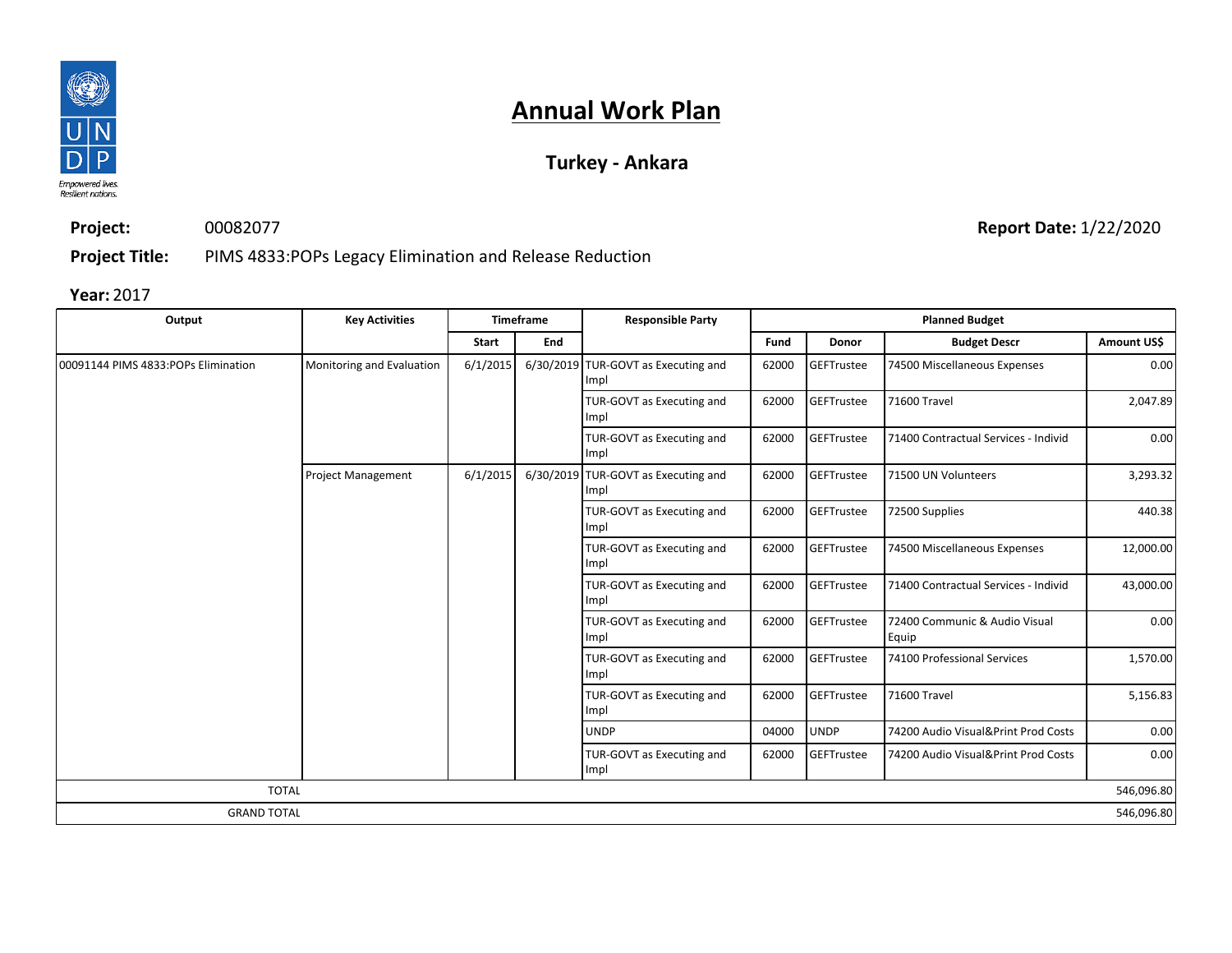

### **Turkey - Ankara**

**Project:** 00082077

**Report Date:** 1/22/2020

**Project Title:** PIMS 4833:POPs Legacy Elimination and Release Reduction

| Output                              | <b>Key Activities</b>      |              | <b>Timeframe</b> | <b>Responsible Party</b>          |                   |                   | <b>Planned Budget</b>                   |             |
|-------------------------------------|----------------------------|--------------|------------------|-----------------------------------|-------------------|-------------------|-----------------------------------------|-------------|
|                                     |                            | <b>Start</b> | End              |                                   | Fund              | <b>Donor</b>      | <b>Budget Descr</b>                     | Amount US\$ |
| 00091144 PIMS 4833:POPs Elimination | Capacity Strenghtening     | 6/1/2015     | 6/30/2019 UNDP   |                                   | 62000             | GEFTrustee        | 72800 Information Technology<br>Equipmt | 81.00       |
|                                     |                            |              |                  | TUR-GOVT as Executing and<br>Impl | 62000             | <b>GEFTrustee</b> | 74200 Audio Visual&Print Prod Costs     | 0.00        |
|                                     |                            |              |                  | <b>UNDP</b>                       | 62000             | GEFTrustee        | 74500 Miscellaneous Expenses            | 66.60       |
|                                     |                            |              |                  | TUR-GOVT as Executing and<br>Impl | 62000             | GEFTrustee        | 71200 International Consultants         | 0.00        |
|                                     |                            |              |                  | <b>UNDP</b>                       | 62000             | GEFTrustee        | 71300 Local Consultants                 | 1,687.24    |
|                                     |                            |              |                  | TUR-GOVT as Executing and<br>Impl | 62000             | GEFTrustee        | 71400 Contractual Services - Individ    | 0.00        |
|                                     |                            |              |                  | <b>UNDP</b>                       | 62000             | GEFTrustee        | 71200 International Consultants         | 40,402.50   |
|                                     |                            |              |                  | TUR-GOVT as Executing and<br>Impl | 62000             | <b>GEFTrustee</b> | 71600 Travel                            | 0.00        |
|                                     |                            |              |                  | <b>UNDP</b>                       | 62000             | GEFTrustee        | 74200 Audio Visual&Print Prod Costs     | 6,378.70    |
|                                     |                            |              |                  | <b>UNDP</b>                       | 62000             | GEFTrustee        | 75700 Training, Workshops and Confer    | 481.14      |
|                                     |                            |              |                  | TUR-GOVT as Executing and<br>Impl | 62000             | GEFTrustee        | 75700 Training, Workshops and Confer    | 0.00        |
|                                     |                            |              |                  | <b>UNDP</b>                       | 62000             | GEFTrustee        | 71600 Travel                            | 17,794.64   |
|                                     |                            |              |                  | TUR-GOVT as Executing and<br>Impl | 62000             | GEFTrustee        | 71300 Local Consultants                 | 0.00        |
|                                     |                            |              |                  | <b>UNDP</b>                       | 62000             | <b>GEFTrustee</b> | 71400 Contractual Services - Individ    | 8,854.05    |
|                                     | <b>Elimination of POPs</b> | 6/1/2015     | 6/30/2019 UNDP   |                                   | 62000             | <b>GEFTrustee</b> | 71600 Travel                            | 17,455.51   |
|                                     |                            |              | <b>UNDP</b>      | 62000                             | <b>GEFTrustee</b> | 72500 Supplies    | 58.00                                   |             |
|                                     |                            |              |                  | TUR-GOVT as Executing and<br>Impl | 62000             | GEFTrustee        | 75700 Training, Workshops and Confer    | 0.00        |
|                                     |                            |              |                  | TUR-GOVT as Executing and<br>Impl | 62000             | <b>GEFTrustee</b> | 71300 Local Consultants                 | 0.00        |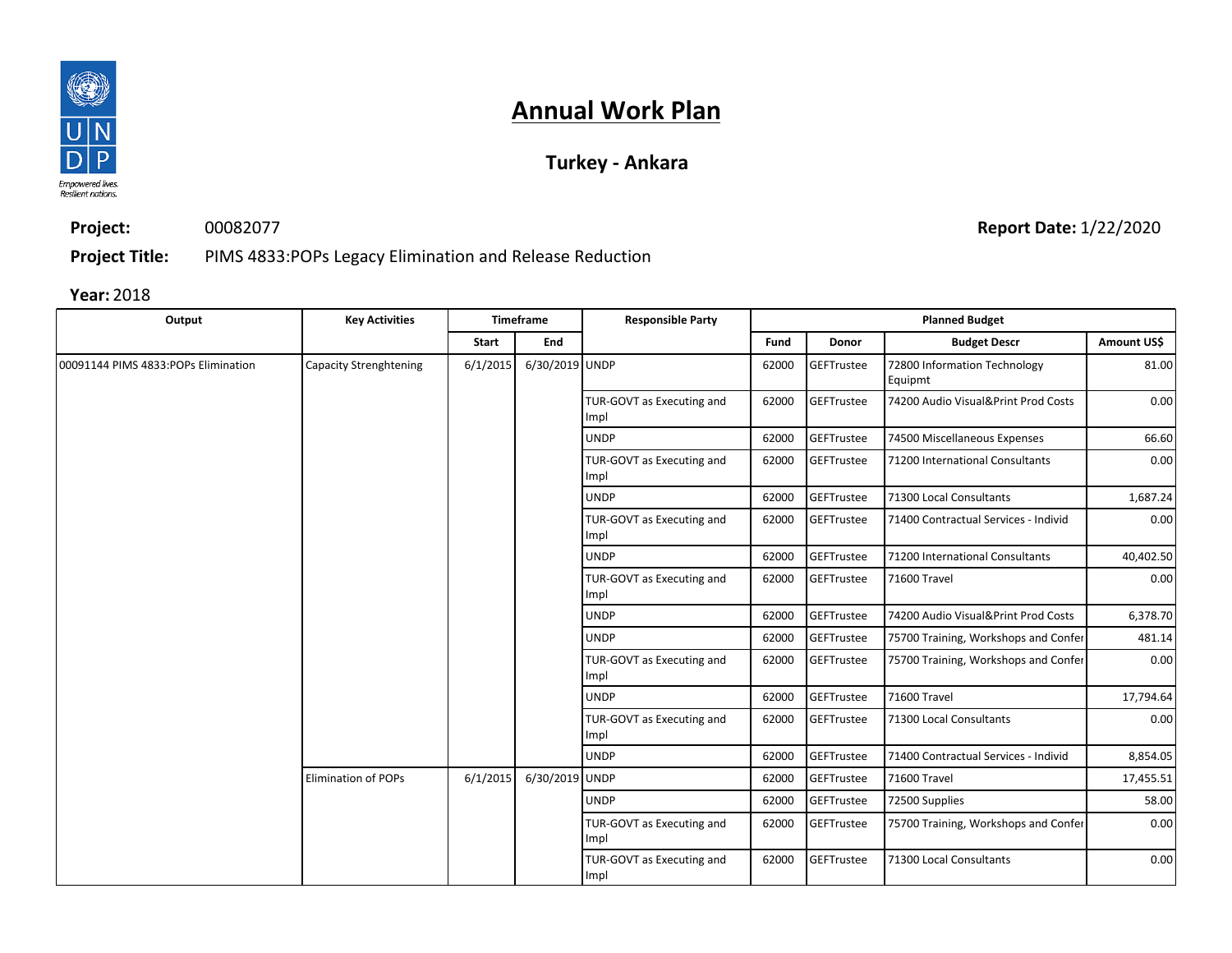

### **Turkey - Ankara**

**Project:** 00082077

#### **Report Date:** 1/22/2020

#### **Project Title:** PIMS 4833:POPs Legacy Elimination and Release Reduction

| Output                              | <b>Key Activities</b>      |              | Timeframe                         | <b>Responsible Party</b>          |                                   |                         | <b>Planned Budget</b>                    |                                          |          |  |  |  |  |  |  |  |  |  |  |  |  |  |  |  |  |  |  |             |       |                   |                                     |      |                                   |       |            |              |      |
|-------------------------------------|----------------------------|--------------|-----------------------------------|-----------------------------------|-----------------------------------|-------------------------|------------------------------------------|------------------------------------------|----------|--|--|--|--|--|--|--|--|--|--|--|--|--|--|--|--|--|--|-------------|-------|-------------------|-------------------------------------|------|-----------------------------------|-------|------------|--------------|------|
|                                     |                            | <b>Start</b> | End                               |                                   | Fund                              | Donor                   | <b>Budget Descr</b>                      | Amount US\$                              |          |  |  |  |  |  |  |  |  |  |  |  |  |  |  |  |  |  |  |             |       |                   |                                     |      |                                   |       |            |              |      |
| 00091144 PIMS 4833:POPs Elimination | <b>Elimination of POPs</b> | 6/1/2015     | 6/30/2019 UNDP                    |                                   | 62000                             | GEFTrustee              | 71400 Contractual Services - Individ     | 52,059.45                                |          |  |  |  |  |  |  |  |  |  |  |  |  |  |  |  |  |  |  |             |       |                   |                                     |      |                                   |       |            |              |      |
|                                     |                            |              |                                   | <b>UNDP</b>                       | 62000                             | GEFTrustee              | 71200 International Consultants          | 49,870.00                                |          |  |  |  |  |  |  |  |  |  |  |  |  |  |  |  |  |  |  |             |       |                   |                                     |      |                                   |       |            |              |      |
|                                     |                            |              |                                   | TUR-GOVT as Executing and<br>Impl | 62000                             | GEFTrustee              | 72400 Communic & Audio Visual<br>Equip   | 0.00                                     |          |  |  |  |  |  |  |  |  |  |  |  |  |  |  |  |  |  |  |             |       |                   |                                     |      |                                   |       |            |              |      |
|                                     |                            |              |                                   | TUR-GOVT as Executing and<br>Impl | 62000                             | <b>GEFTrustee</b>       | 71200 International Consultants          | 0.00                                     |          |  |  |  |  |  |  |  |  |  |  |  |  |  |  |  |  |  |  |             |       |                   |                                     |      |                                   |       |            |              |      |
|                                     |                            |              |                                   |                                   | TUR-GOVT as Executing and<br>Impl | 62000                   | GEFTrustee                               | 72100 Contractual Services-<br>Companies | 0.00     |  |  |  |  |  |  |  |  |  |  |  |  |  |  |  |  |  |  |             |       |                   |                                     |      |                                   |       |            |              |      |
|                                     |                            |              |                                   | <b>UNDP</b>                       | 62000                             | GEFTrustee              | 72400 Communic & Audio Visual<br>Equip   | 450.97                                   |          |  |  |  |  |  |  |  |  |  |  |  |  |  |  |  |  |  |  |             |       |                   |                                     |      |                                   |       |            |              |      |
|                                     |                            |              |                                   | TUR-GOVT as Executing and<br>Impl | 62000                             | GEFTrustee              | 74500 Miscellaneous Expenses             | 0.00                                     |          |  |  |  |  |  |  |  |  |  |  |  |  |  |  |  |  |  |  |             |       |                   |                                     |      |                                   |       |            |              |      |
|                                     |                            |              | <b>UNDP</b>                       | 62000                             | GEFTrustee                        | 71300 Local Consultants | 24,960.25                                |                                          |          |  |  |  |  |  |  |  |  |  |  |  |  |  |  |  |  |  |  |             |       |                   |                                     |      |                                   |       |            |              |      |
|                                     |                            |              |                                   | TUR-GOVT as Executing and<br>Impl | 62000                             | GEFTrustee              | 71400 Contractual Services - Individ     | 0.00                                     |          |  |  |  |  |  |  |  |  |  |  |  |  |  |  |  |  |  |  |             |       |                   |                                     |      |                                   |       |            |              |      |
|                                     |                            |              |                                   |                                   | <b>UNDP</b>                       | 62000                   | <b>GEFTrustee</b>                        | 71500 UN Volunteers                      | 2,351.43 |  |  |  |  |  |  |  |  |  |  |  |  |  |  |  |  |  |  |             |       |                   |                                     |      |                                   |       |            |              |      |
|                                     |                            |              |                                   | TUR-GOVT as Executing and<br>Impl | 62000                             | GEFTrustee              | 74200 Audio Visual&Print Prod Costs      | 0.00                                     |          |  |  |  |  |  |  |  |  |  |  |  |  |  |  |  |  |  |  |             |       |                   |                                     |      |                                   |       |            |              |      |
|                                     |                            |              |                                   | <b>UNDP</b>                       | 62000                             | GEFTrustee              | 74500 Miscellaneous Expenses             | 103.38                                   |          |  |  |  |  |  |  |  |  |  |  |  |  |  |  |  |  |  |  |             |       |                   |                                     |      |                                   |       |            |              |      |
|                                     |                            |              |                                   | <b>UNDP</b>                       | 62000                             | GEFTrustee              | 72100 Contractual Services-<br>Companies | 475,390.20                               |          |  |  |  |  |  |  |  |  |  |  |  |  |  |  |  |  |  |  |             |       |                   |                                     |      |                                   |       |            |              |      |
|                                     |                            |              |                                   | <b>UNDP</b>                       | 62000                             | <b>GEFTrustee</b>       | 72800 Information Technology<br>Equipmt  | 255.00                                   |          |  |  |  |  |  |  |  |  |  |  |  |  |  |  |  |  |  |  |             |       |                   |                                     |      |                                   |       |            |              |      |
|                                     |                            |              | TUR-GOVT as Executing and<br>Impl | 62000                             | GEFTrustee                        | 71500 UN Volunteers     | 0.00                                     |                                          |          |  |  |  |  |  |  |  |  |  |  |  |  |  |  |  |  |  |  |             |       |                   |                                     |      |                                   |       |            |              |      |
|                                     |                            |              |                                   |                                   |                                   |                         |                                          |                                          |          |  |  |  |  |  |  |  |  |  |  |  |  |  |  |  |  |  |  |             |       |                   |                                     |      | TUR-GOVT as Executing and<br>Impl | 62000 | GEFTrustee | 71600 Travel | 0.00 |
|                                     |                            |              |                                   |                                   |                                   |                         |                                          |                                          |          |  |  |  |  |  |  |  |  |  |  |  |  |  |  |  |  |  |  | <b>UNDP</b> | 62000 | <b>GEFTrustee</b> | 74200 Audio Visual&Print Prod Costs | 0.00 |                                   |       |            |              |      |
|                                     |                            |              |                                   | <b>UNDP</b>                       | 62000                             | GEFTrustee              | 75700 Training, Workshops and Confer     | 1,073.02                                 |          |  |  |  |  |  |  |  |  |  |  |  |  |  |  |  |  |  |  |             |       |                   |                                     |      |                                   |       |            |              |      |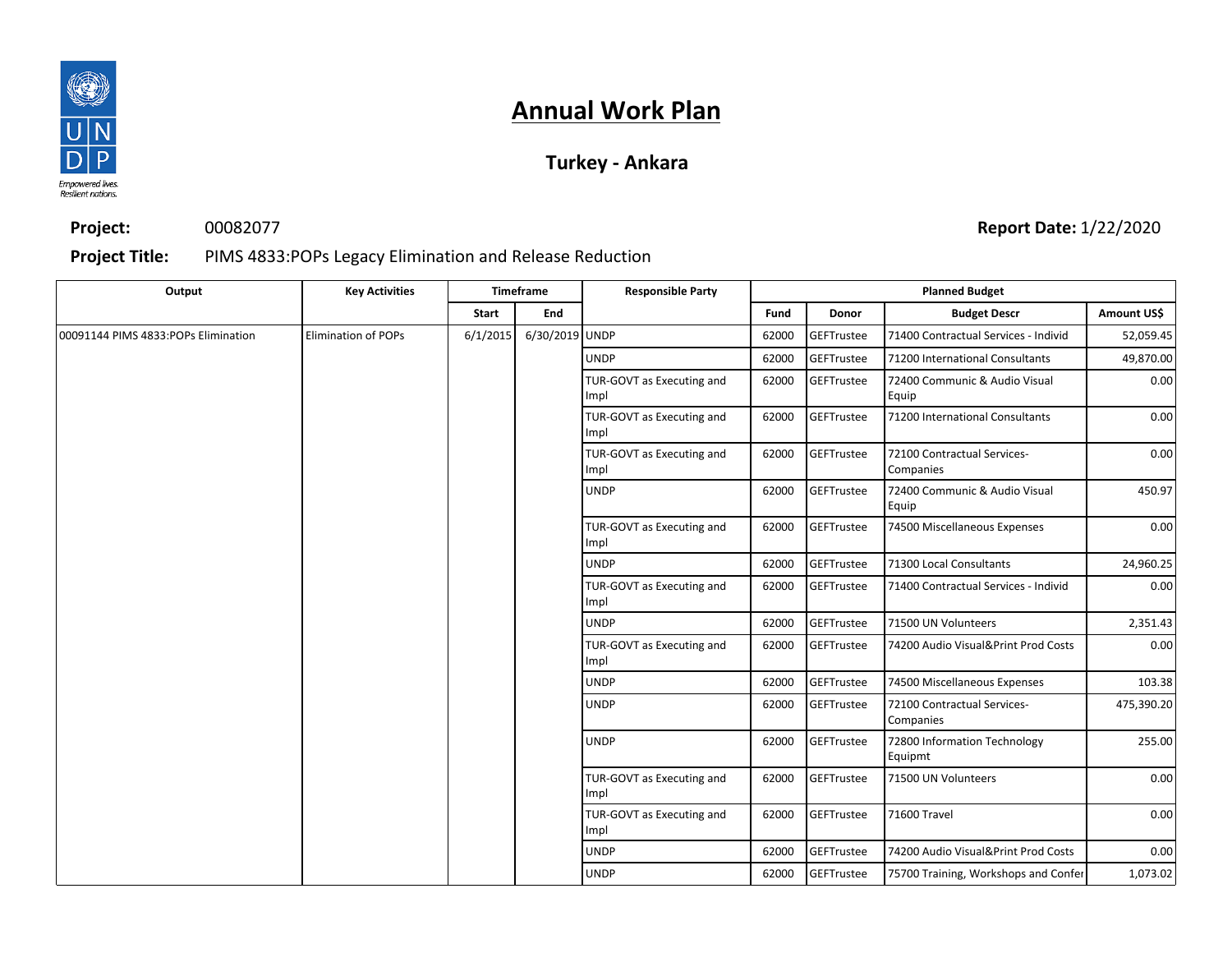

### **Turkey - Ankara**

**Project:** 00082077

**Report Date:** 1/22/2020

**Project Title:** PIMS 4833:POPs Legacy Elimination and Release Reduction

| Output                              | <b>Key Activities</b>                  |          | <b>Timeframe</b> | <b>Responsible Party</b>                    |       |                   | <b>Planned Budget</b>                    |             |  |  |  |  |  |  |  |             |       |            |                         |      |
|-------------------------------------|----------------------------------------|----------|------------------|---------------------------------------------|-------|-------------------|------------------------------------------|-------------|--|--|--|--|--|--|--|-------------|-------|------------|-------------------------|------|
|                                     |                                        | Start    | End              |                                             | Fund  | Donor             | <b>Budget Descr</b>                      | Amount US\$ |  |  |  |  |  |  |  |             |       |            |                         |      |
| 00091144 PIMS 4833:POPs Elimination | Management Capacity for<br><b>POPS</b> | 6/1/2015 |                  | 6/30/2019 TUR-GOVT as Executing and<br>Impl | 62000 | GEFTrustee        | 71300 Local Consultants                  | 0.00        |  |  |  |  |  |  |  |             |       |            |                         |      |
|                                     |                                        |          |                  | <b>UNDP</b>                                 | 62000 | <b>GEFTrustee</b> | 71600 Travel                             | 0.00        |  |  |  |  |  |  |  |             |       |            |                         |      |
|                                     |                                        |          |                  | TUR-GOVT as Executing and<br>Impl           | 62000 | GEFTrustee        | 71400 Contractual Services - Individ     | 0.00        |  |  |  |  |  |  |  |             |       |            |                         |      |
|                                     |                                        |          |                  | <b>UNDP</b>                                 | 62000 | <b>GEFTrustee</b> | 71500 UN Volunteers                      | 0.00        |  |  |  |  |  |  |  |             |       |            |                         |      |
|                                     |                                        |          |                  | <b>UNDP</b>                                 | 62000 | <b>GEFTrustee</b> | 71400 Contractual Services - Individ     | 19,078.86   |  |  |  |  |  |  |  |             |       |            |                         |      |
|                                     |                                        |          |                  | TUR-GOVT as Executing and<br>Impl           | 62000 | GEFTrustee        | 72100 Contractual Services-<br>Companies | 0.00        |  |  |  |  |  |  |  |             |       |            |                         |      |
|                                     |                                        |          |                  | TUR-GOVT as Executing and<br>Impl           | 62000 | GEFTrustee        | 71600 Travel                             | 0.00        |  |  |  |  |  |  |  |             |       |            |                         |      |
|                                     |                                        |          |                  | TUR-GOVT as Executing and<br>Impl           | 62000 | <b>GEFTrustee</b> | 75700 Training, Workshops and Confer     | 0.00        |  |  |  |  |  |  |  |             |       |            |                         |      |
|                                     |                                        |          |                  | TUR-GOVT as Executing and<br>Impl           | 62000 | GEFTrustee        | 71200 International Consultants          | 0.00        |  |  |  |  |  |  |  |             |       |            |                         |      |
|                                     |                                        |          |                  | <b>UNDP</b>                                 | 62000 | GEFTrustee        | 72100 Contractual Services-<br>Companies | 56,700.00   |  |  |  |  |  |  |  |             |       |            |                         |      |
|                                     |                                        |          |                  | <b>UNDP</b>                                 | 62000 | GEFTrustee        | 74500 Miscellaneous Expenses             | 38.13       |  |  |  |  |  |  |  |             |       |            |                         |      |
|                                     |                                        |          |                  | TUR-GOVT as Executing and<br>Impl           | 62000 | GEFTrustee        | 71500 UN Volunteers                      | 0.00        |  |  |  |  |  |  |  |             |       |            |                         |      |
|                                     |                                        |          |                  |                                             |       |                   |                                          |             |  |  |  |  |  |  |  | <b>UNDP</b> | 62000 | GEFTrustee | 71300 Local Consultants | 0.00 |
|                                     |                                        |          |                  | <b>UNDP</b>                                 | 62000 | GEFTrustee        | 75700 Training, Workshops and Confer     | 0.00        |  |  |  |  |  |  |  |             |       |            |                         |      |
|                                     | Monitoring and Evaluation              | 6/1/2015 | 6/30/2019 UNDP   |                                             | 62000 | <b>GEFTrustee</b> | 71300 Local Consultants                  | 6,924.50    |  |  |  |  |  |  |  |             |       |            |                         |      |
|                                     |                                        |          |                  | <b>UNDP</b>                                 | 62000 | GEFTrustee        | 74500 Miscellaneous Expenses             | 24.54       |  |  |  |  |  |  |  |             |       |            |                         |      |
|                                     |                                        |          |                  | TUR-GOVT as Executing and<br>Impl           | 62000 | GEFTrustee        | 71300 Local Consultants                  | 0.00        |  |  |  |  |  |  |  |             |       |            |                         |      |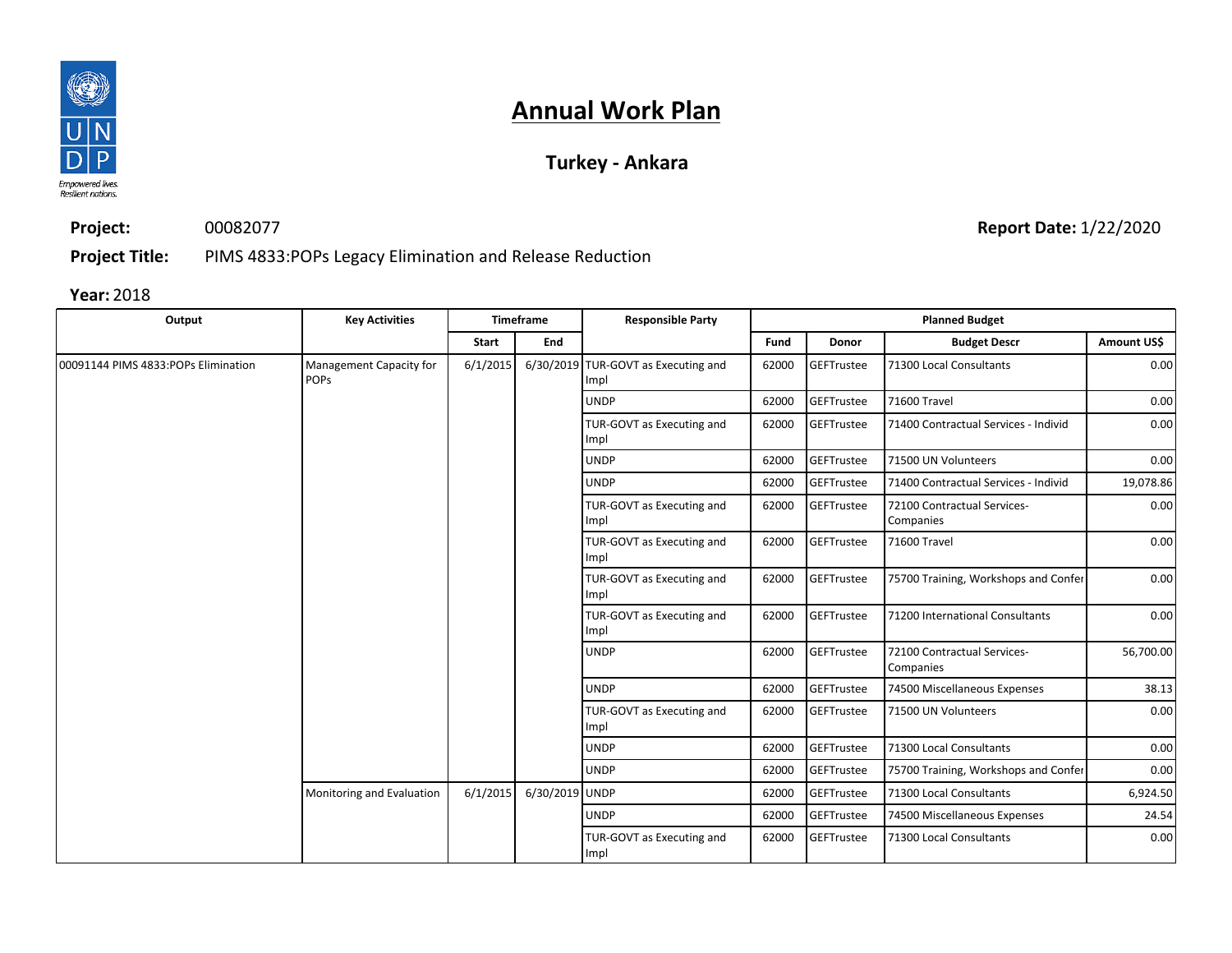

### **Turkey - Ankara**

**Project:** 00082077 **Report Date:** 1/22/2020

**Project Title:** PIMS 4833:POPs Legacy Elimination and Release Reduction

| Output                              | <b>Key Activities</b>     |          | <b>Timeframe</b> | <b>Responsible Party</b>                    |       |                   | <b>Planned Budget</b>                  |             |
|-------------------------------------|---------------------------|----------|------------------|---------------------------------------------|-------|-------------------|----------------------------------------|-------------|
|                                     |                           | Start    | End              |                                             | Fund  | Donor             | <b>Budget Descr</b>                    | Amount US\$ |
| 00091144 PIMS 4833:POPs Elimination | Monitoring and Evaluation | 6/1/2015 |                  | 6/30/2019 TUR-GOVT as Executing and<br>Impl | 62000 | <b>GEFTrustee</b> | 71400 Contractual Services - Individ   | 0.00        |
|                                     |                           |          |                  | TUR-GOVT as Executing and<br>Impl           | 62000 | <b>GEFTrustee</b> | 74500 Miscellaneous Expenses           | 0.00        |
|                                     |                           |          |                  | TUR-GOVT as Executing and<br>Impl           | 62000 | <b>GEFTrustee</b> | 71200 International Consultants        | 0.00        |
|                                     |                           |          |                  | TUR-GOVT as Executing and<br>Impl           | 62000 | <b>GEFTrustee</b> | 71600 Travel                           | 0.00        |
|                                     |                           |          |                  | <b>UNDP</b>                                 | 62000 | <b>GEFTrustee</b> | 74100 Professional Services            | 0.00        |
|                                     |                           |          |                  | <b>UNDP</b>                                 | 62000 | <b>GEFTrustee</b> | 75700 Training, Workshops and Confer   | 782.65      |
|                                     |                           |          |                  | <b>UNDP</b>                                 | 62000 | <b>GEFTrustee</b> | 71600 Travel                           | 4.44        |
|                                     |                           |          |                  | <b>UNDP</b>                                 | 62000 | <b>GEFTrustee</b> | 72500 Supplies                         | 12.77       |
|                                     |                           |          |                  | TUR-GOVT as Executing and<br>Impl           | 62000 | <b>GEFTrustee</b> | 74100 Professional Services            | 0.00        |
|                                     |                           |          |                  | <b>UNDP</b>                                 | 62000 | <b>GEFTrustee</b> | 73300 Rental & Maint of Info Tech Eq   | 1,440.00    |
|                                     | <b>Project Management</b> | 6/1/2015 | 6/30/2019 UNDP   |                                             | 62000 | GEFTrustee        | 71600 Travel                           | 161.37      |
|                                     |                           |          |                  | TUR-GOVT as Executing and<br>Impl           | 62000 | GEFTrustee        | 72400 Communic & Audio Visual<br>Equip | 0.00        |
|                                     |                           |          |                  | TUR-GOVT as Executing and<br>Impl           | 62000 | GEFTrustee        | 71600 Travel                           | 0.00        |
|                                     |                           |          |                  | TUR-GOVT as Executing and<br>Impl           | 62000 | <b>GEFTrustee</b> | 74100 Professional Services            | 0.00        |
|                                     |                           |          |                  | TUR-GOVT as Executing and<br>Impl           | 62000 | <b>GEFTrustee</b> | 71500 UN Volunteers                    | 0.00        |
|                                     |                           |          |                  | <b>UNDP</b>                                 | 62000 | GEFTrustee        | 72200 Equipment and Furniture          | 1,130.00    |
|                                     |                           |          |                  | <b>UNDP</b>                                 | 62000 | <b>GEFTrustee</b> | 72500 Supplies                         | 1,356.92    |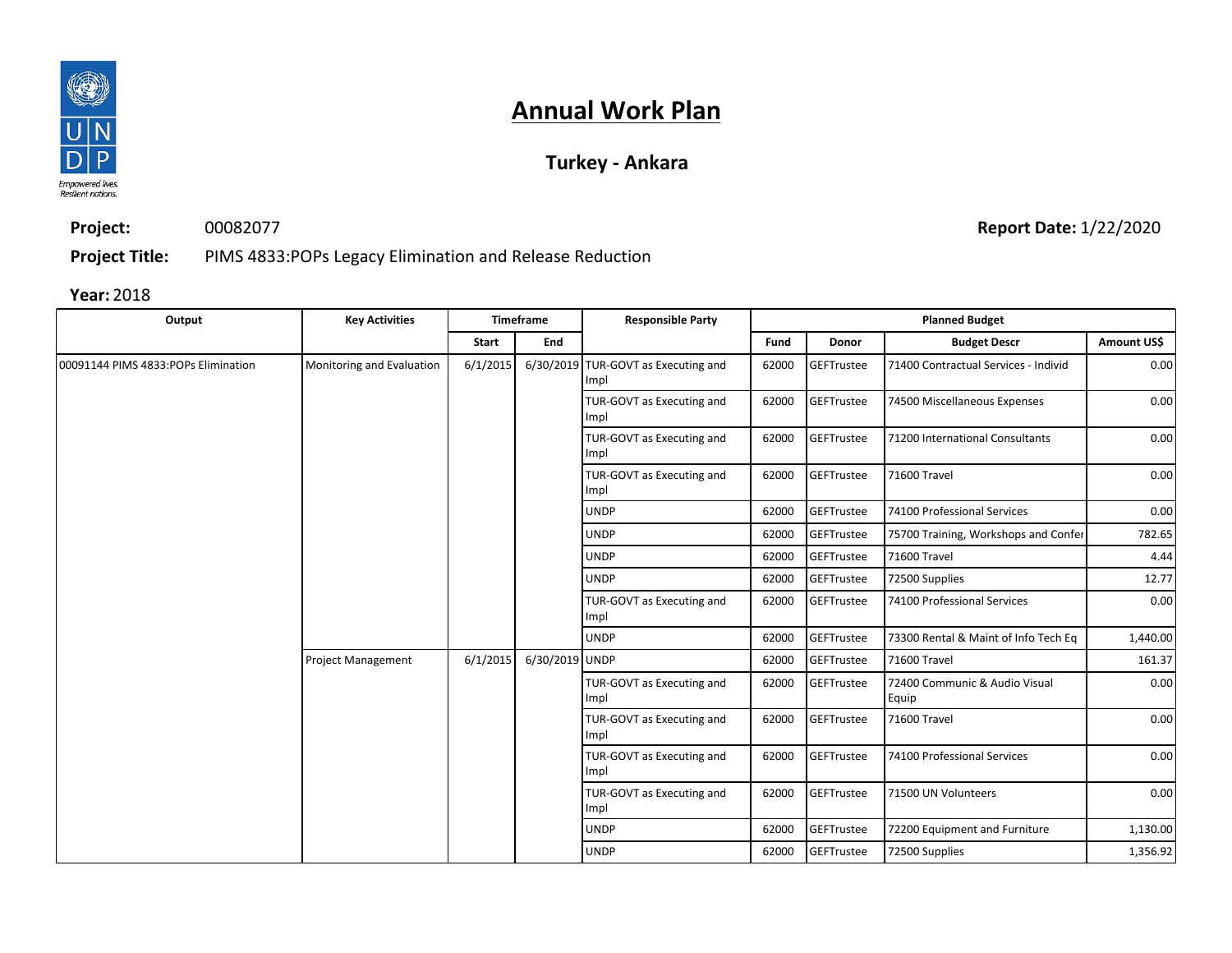

### **Turkey - Ankara**

**Project:** 00082077 **Report Date:** 1/22/2020

**Project Title:** PIMS 4833:POPs Legacy Elimination and Release Reduction

| Output                               | <b>Key Activities</b>     | <b>Responsible Party</b><br><b>Timeframe</b> |     |                                             |       | <b>Planned Budget</b> |                                        |             |
|--------------------------------------|---------------------------|----------------------------------------------|-----|---------------------------------------------|-------|-----------------------|----------------------------------------|-------------|
|                                      |                           | Start                                        | End |                                             | Fund  | <b>Donor</b>          | <b>Budget Descr</b>                    | Amount US\$ |
| 00091144 PIMS 4833: POPs Elimination | <b>Project Management</b> | 6/1/2015                                     |     | 6/30/2019 TUR-GOVT as Executing and<br>Impl | 62000 | GEFTrustee            | 71400 Contractual Services - Individ   | 0.00        |
|                                      |                           |                                              |     | <b>UNDP</b>                                 | 62000 | <b>GEFTrustee</b>     | 71500 UN Volunteers                    | 5,486.78    |
|                                      |                           |                                              |     | <b>UNDP</b>                                 | 62000 | <b>GEFTrustee</b>     | 74500 Miscellaneous Expenses           | 11,978.00   |
|                                      |                           |                                              |     | <b>UNDP</b>                                 | 62000 | <b>GEFTrustee</b>     | 71400 Contractual Services - Individ   | 16,648.81   |
|                                      |                           |                                              |     | <b>UNDP</b>                                 | 62000 | GEFTrustee            | 72400 Communic & Audio Visual<br>Equip | 1,653.22    |
|                                      |                           |                                              |     | <b>UNDP</b>                                 | 62000 | GEFTrustee            | 74100 Professional Services            | 0.00        |
|                                      |                           |                                              |     | <b>UNDP</b>                                 | 04000 | <b>UNDP</b>           | 74500 Miscellaneous Expenses           | 0.00        |
|                                      |                           |                                              |     | TUR-GOVT as Executing and<br>Impl           | 62000 | GEFTrustee            | 74500 Miscellaneous Expenses           | 0.00        |
|                                      |                           |                                              |     | <b>UNDP</b>                                 | 62000 | GEFTrustee            | 75700 Training, Workshops and Confer   | 780.02      |
| <b>TOTAL</b>                         |                           |                                              |     |                                             |       |                       |                                        | 823,974.09  |
| <b>GRAND TOTAL</b>                   |                           |                                              |     |                                             |       |                       |                                        | 823,974.09  |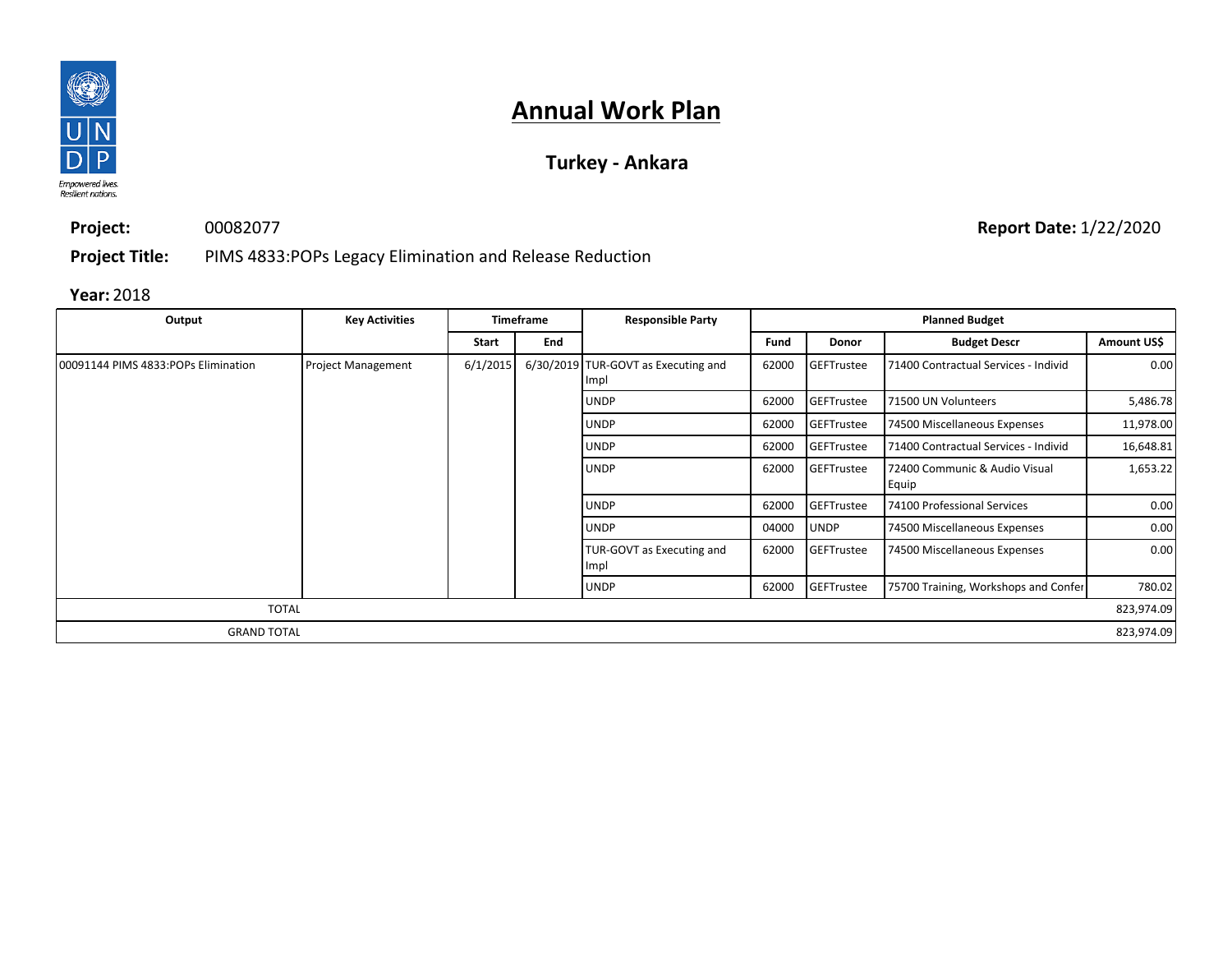

### **Turkey - Ankara**

**Project:** 00082077

**Report Date:** 1/22/2020

**Project Title:** PIMS 4833:POPs Legacy Elimination and Release Reduction

| Output                              | <b>Key Activities</b>         |              | Timeframe                         | <b>Responsible Party</b>                    |            |                                     | <b>Planned Budget</b>                  |             |
|-------------------------------------|-------------------------------|--------------|-----------------------------------|---------------------------------------------|------------|-------------------------------------|----------------------------------------|-------------|
|                                     |                               | <b>Start</b> | End                               |                                             | Fund       | Donor                               | <b>Budget Descr</b>                    | Amount US\$ |
| 00091144 PIMS 4833:POPs Elimination | <b>Capacity Strenghtening</b> | 6/1/2015     | 6/30/2019 UNDP                    |                                             | 62000      | GEFTrustee                          | 71400 Contractual Services - Individ   | 10,000.00   |
|                                     |                               |              |                                   | TUR-GOVT as Executing and<br>Impl           | 62000      | GEFTrustee                          | 71600 Travel                           | 0.00        |
|                                     |                               |              |                                   | <b>UNDP</b>                                 | 62000      | GEFTrustee                          | 74200 Audio Visual&Print Prod Costs    | 1,000.00    |
|                                     |                               |              |                                   | TUR-GOVT as Executing and<br>Impl           | 62000      | GEFTrustee                          | 71400 Contractual Services - Individ   | 0.00        |
|                                     |                               |              |                                   | <b>UNDP</b>                                 | 62000      | GEFTrustee                          | 71500 UN Volunteers                    | 1,500.00    |
|                                     |                               |              |                                   | <b>UNDP</b>                                 | 62000      | GEFTrustee                          | 71600 Travel                           | 9,000.00    |
|                                     |                               |              | TUR-GOVT as Executing and<br>Impl | 62000                                       | GEFTrustee | 74200 Audio Visual&Print Prod Costs | 0.00                                   |             |
|                                     |                               |              |                                   | TUR-GOVT as Executing and<br>Impl           | 62000      | GEFTrustee                          | 71200 International Consultants        | 0.00        |
|                                     |                               |              |                                   | TUR-GOVT as Executing and<br>Impl           | 62000      | GEFTrustee                          | 71300 Local Consultants                | 0.00        |
|                                     |                               |              |                                   | <b>UNDP</b>                                 | 62000      | GEFTrustee                          | 71200 International Consultants        | 0.00        |
|                                     |                               |              |                                   | TUR-GOVT as Executing and<br>Impl           | 62000      | GEFTrustee                          | 75700 Training, Workshops and Confer   | 0.00        |
|                                     |                               |              |                                   | <b>UNDP</b>                                 | 62000      | <b>GEFTrustee</b>                   | 71300 Local Consultants                | 72,617.28   |
|                                     |                               |              |                                   | <b>UNDP</b>                                 | 62000      | GEFTrustee                          | 75700 Training, Workshops and Confer   | 0.00        |
|                                     | <b>Elimination of POPs</b>    | 6/1/2015     |                                   | 6/30/2019 TUR-GOVT as Executing and<br>Impl | 62000      | <b>GEFTrustee</b>                   | 71600 Travel                           | 0.00        |
|                                     |                               |              |                                   | TUR-GOVT as Executing and<br>Impl           | 62000      | GEFTrustee                          | 72400 Communic & Audio Visual<br>Equip | 0.00        |
|                                     |                               |              |                                   | <b>UNDP</b>                                 | 62000      | <b>GEFTrustee</b>                   | 74200 Audio Visual&Print Prod Costs    | 912.93      |
|                                     |                               |              |                                   | <b>UNDP</b>                                 | 62000      | GEFTrustee                          | 71200 International Consultants        | 30,000.00   |
|                                     |                               |              |                                   | <b>UNDP</b>                                 | 62000      | <b>GEFTrustee</b>                   | 71600 Travel                           | 2,723.32    |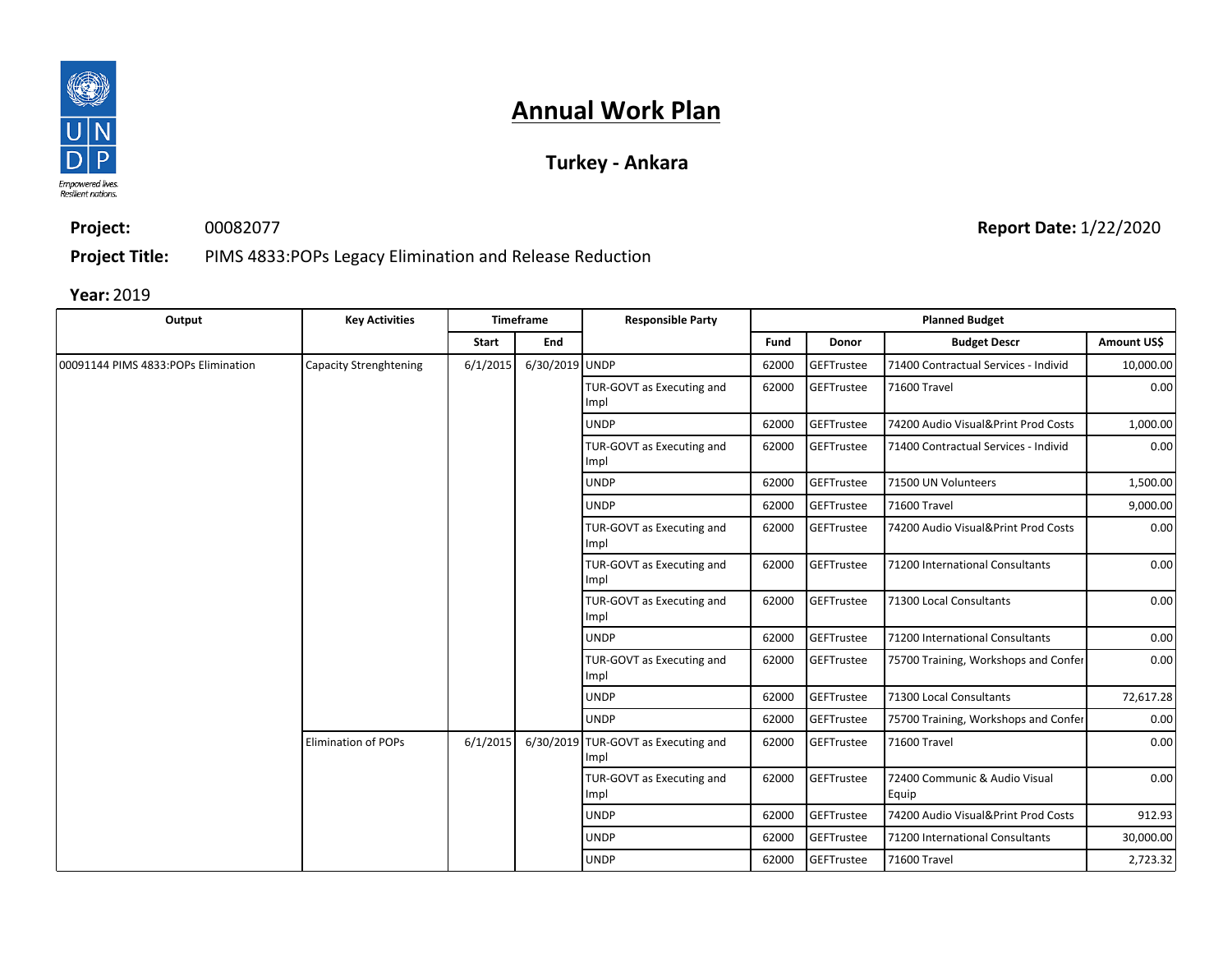

### **Turkey - Ankara**

**Project:** 00082077

**Report Date:** 1/22/2020

**Project Title:** PIMS 4833:POPs Legacy Elimination and Release Reduction

| Output                              | <b>Key Activities</b>      |              | Timeframe      | <b>Responsible Party</b>          |       |                   | <b>Planned Budget</b>                    |             |
|-------------------------------------|----------------------------|--------------|----------------|-----------------------------------|-------|-------------------|------------------------------------------|-------------|
|                                     |                            | <b>Start</b> | End            |                                   | Fund  | <b>Donor</b>      | <b>Budget Descr</b>                      | Amount US\$ |
| 00091144 PIMS 4833:POPs Elimination | <b>Elimination of POPs</b> | 6/1/2015     | 6/30/2019 UNDP |                                   | 62000 | GEFTrustee        | 72400 Communic & Audio Visual<br>Equip   | 0.00        |
|                                     |                            |              |                | TUR-GOVT as Executing and<br>Impl | 62000 | <b>GEFTrustee</b> | 74500 Miscellaneous Expenses             | 0.00        |
|                                     |                            |              |                | TUR-GOVT as Executing and<br>Impl | 62000 | GEFTrustee        | 71500 UN Volunteers                      | 0.00        |
|                                     |                            |              |                | <b>UNDP</b>                       | 62000 | GEFTrustee        | 75700 Training, Workshops and Confer     | 3,703.70    |
|                                     |                            |              |                | TUR-GOVT as Executing and<br>Impl | 62000 | GEFTrustee        | 74200 Audio Visual&Print Prod Costs      | 0.00        |
|                                     |                            |              |                | <b>UNDP</b>                       | 62000 | GEFTrustee        | 74500 Miscellaneous Expenses             | 100.00      |
|                                     |                            |              |                | TUR-GOVT as Executing and<br>Impl | 62000 | GEFTrustee        | 75700 Training, Workshops and Confer     | 0.00        |
|                                     |                            |              |                | TUR-GOVT as Executing and<br>Impl | 62000 | GEFTrustee        | 71200 International Consultants          | 0.00        |
|                                     |                            |              |                | TUR-GOVT as Executing and<br>Impl | 62000 | GEFTrustee        | 71300 Local Consultants                  | 0.00        |
|                                     |                            |              |                | <b>UNDP</b>                       | 62000 | GEFTrustee        | 71400 Contractual Services - Individ     | 5,000.00    |
|                                     |                            |              |                | TUR-GOVT as Executing and<br>Impl | 62000 | GEFTrustee        | 72100 Contractual Services-<br>Companies | 0.00        |
|                                     |                            |              |                | TUR-GOVT as Executing and<br>Impl | 62000 | GEFTrustee        | 71400 Contractual Services - Individ     | 0.00        |
|                                     |                            |              |                | <b>UNDP</b>                       | 62000 | GEFTrustee        | 71500 UN Volunteers                      | 2,500.00    |
|                                     |                            |              |                | <b>UNDP</b>                       | 62000 | GEFTrustee        | 72100 Contractual Services-<br>Companies | 561,000.00  |
|                                     |                            |              |                | <b>UNDP</b>                       | 62000 | GEFTrustee        | 71300 Local Consultants                  | 20,000.00   |
|                                     | Management Capacity for    | 6/1/2015     | 6/30/2019 UNDP |                                   | 62000 | GEFTrustee        | 71400 Contractual Services - Individ     | 15,000.00   |
|                                     | <b>POPS</b>                |              |                | TUR-GOVT as Executing and<br>Impl | 62000 | GEFTrustee        | 72100 Contractual Services-<br>Companies | 0.00        |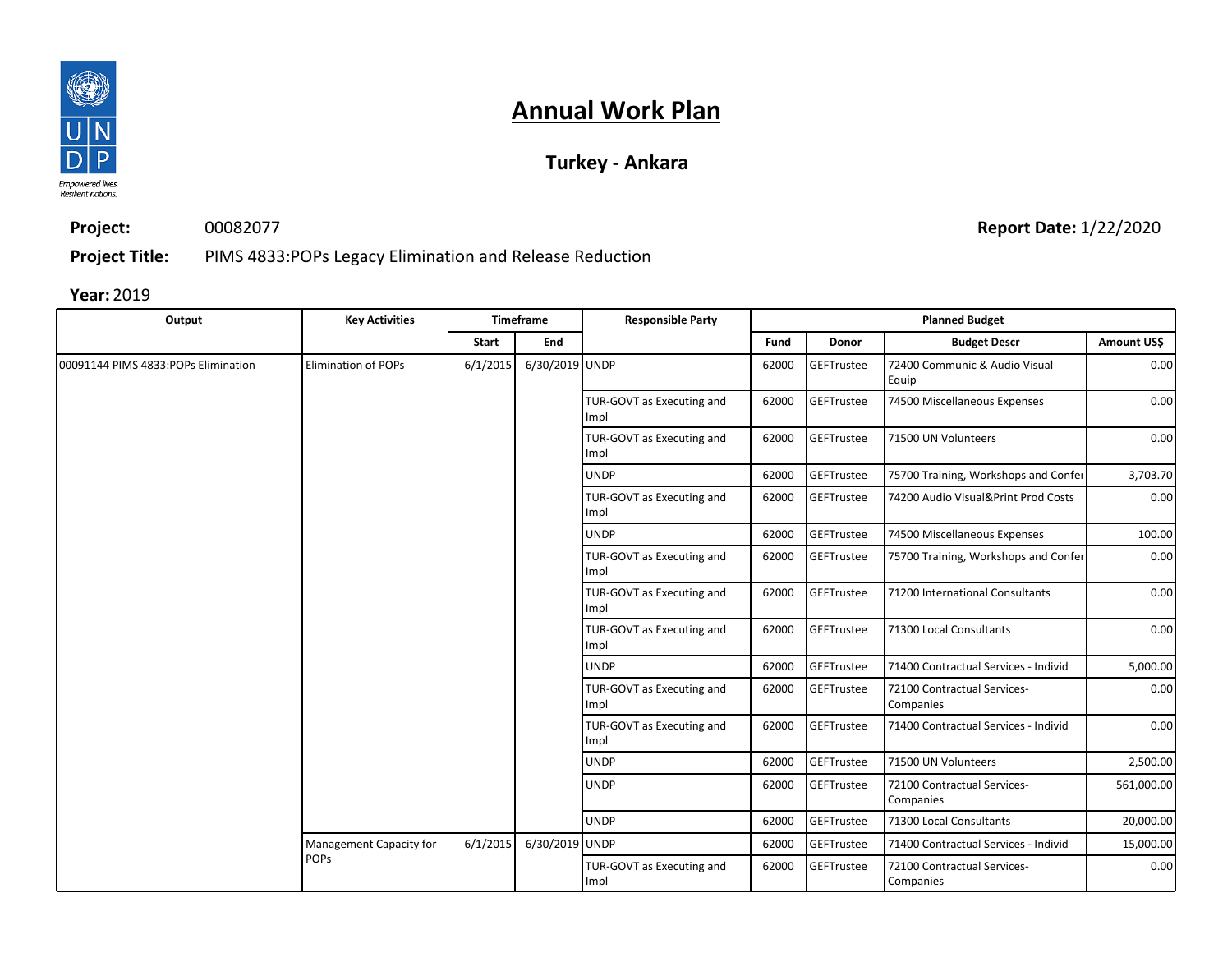

### **Turkey - Ankara**

**Project:** 00082077 **Report Date:** 1/22/2020

**Project Title:** PIMS 4833:POPs Legacy Elimination and Release Reduction

| Output                              | <b>Key Activities</b>                  |          | Timeframe                         | <b>Responsible Party</b>                    |            |                   | <b>Planned Budget</b>                    |             |
|-------------------------------------|----------------------------------------|----------|-----------------------------------|---------------------------------------------|------------|-------------------|------------------------------------------|-------------|
|                                     |                                        | Start    | End                               |                                             | Fund       | Donor             | <b>Budget Descr</b>                      | Amount US\$ |
| 00091144 PIMS 4833:POPs Elimination | Management Capacity for<br><b>POPS</b> | 6/1/2015 |                                   | 6/30/2019 TUR-GOVT as Executing and<br>Impl | 62000      | GEFTrustee        | 71300 Local Consultants                  | 0.00        |
|                                     |                                        |          |                                   | <b>UNDP</b>                                 | 62000      | <b>GEFTrustee</b> | 71600 Travel                             | 3,000.00    |
|                                     |                                        |          |                                   | TUR-GOVT as Executing and<br>Impl           | 62000      | GEFTrustee        | 71200 International Consultants          | 0.00        |
|                                     |                                        |          |                                   | TUR-GOVT as Executing and<br>Impl           | 62000      | <b>GEFTrustee</b> | 71500 UN Volunteers                      | 0.00        |
|                                     |                                        |          |                                   | <b>UNDP</b>                                 | 62000      | <b>GEFTrustee</b> | 72100 Contractual Services-<br>Companies | 0.00        |
|                                     |                                        |          | TUR-GOVT as Executing and<br>Impl | 62000                                       | GEFTrustee | 71600 Travel      | 0.00                                     |             |
|                                     |                                        |          |                                   | <b>UNDP</b>                                 | 62000      | GEFTrustee        | 71300 Local Consultants                  | 0.00        |
|                                     |                                        |          |                                   | TUR-GOVT as Executing and<br>Impl           | 62000      | GEFTrustee        | 71400 Contractual Services - Individ     | 0.00        |
|                                     |                                        |          |                                   | <b>UNDP</b>                                 | 62000      | <b>GEFTrustee</b> | 71500 UN Volunteers                      | 1,500.00    |
|                                     | Monitoring and Evaluation              | 6/1/2015 | 6/30/2019 UNDP                    |                                             | 62000      | <b>GEFTrustee</b> | 72200 Equipment and Furniture            | 0.00        |
|                                     |                                        |          |                                   | <b>UNDP</b>                                 | 62000      | <b>GEFTrustee</b> | 71200 International Consultants          | 0.00        |
|                                     |                                        |          |                                   | TUR-GOVT as Executing and<br>Impl           | 62000      | <b>GEFTrustee</b> | 74500 Miscellaneous Expenses             | 0.00        |
|                                     |                                        |          |                                   | TUR-GOVT as Executing and<br>Impl           | 62000      | GEFTrustee        | 71300 Local Consultants                  | 0.00        |
|                                     |                                        |          |                                   | <b>UNDP</b>                                 | 62000      | <b>GEFTrustee</b> | 74100 Professional Services              | 0.00        |
|                                     |                                        |          |                                   | <b>UNDP</b>                                 | 62000      | <b>GEFTrustee</b> | 71300 Local Consultants                  | 2,000.00    |
|                                     |                                        |          |                                   | TUR-GOVT as Executing and<br>Impl           | 62000      | GEFTrustee        | 74100 Professional Services              | 0.00        |
|                                     |                                        |          |                                   | <b>UNDP</b>                                 | 62000      | <b>GEFTrustee</b> | 74500 Miscellaneous Expenses             | 0.00        |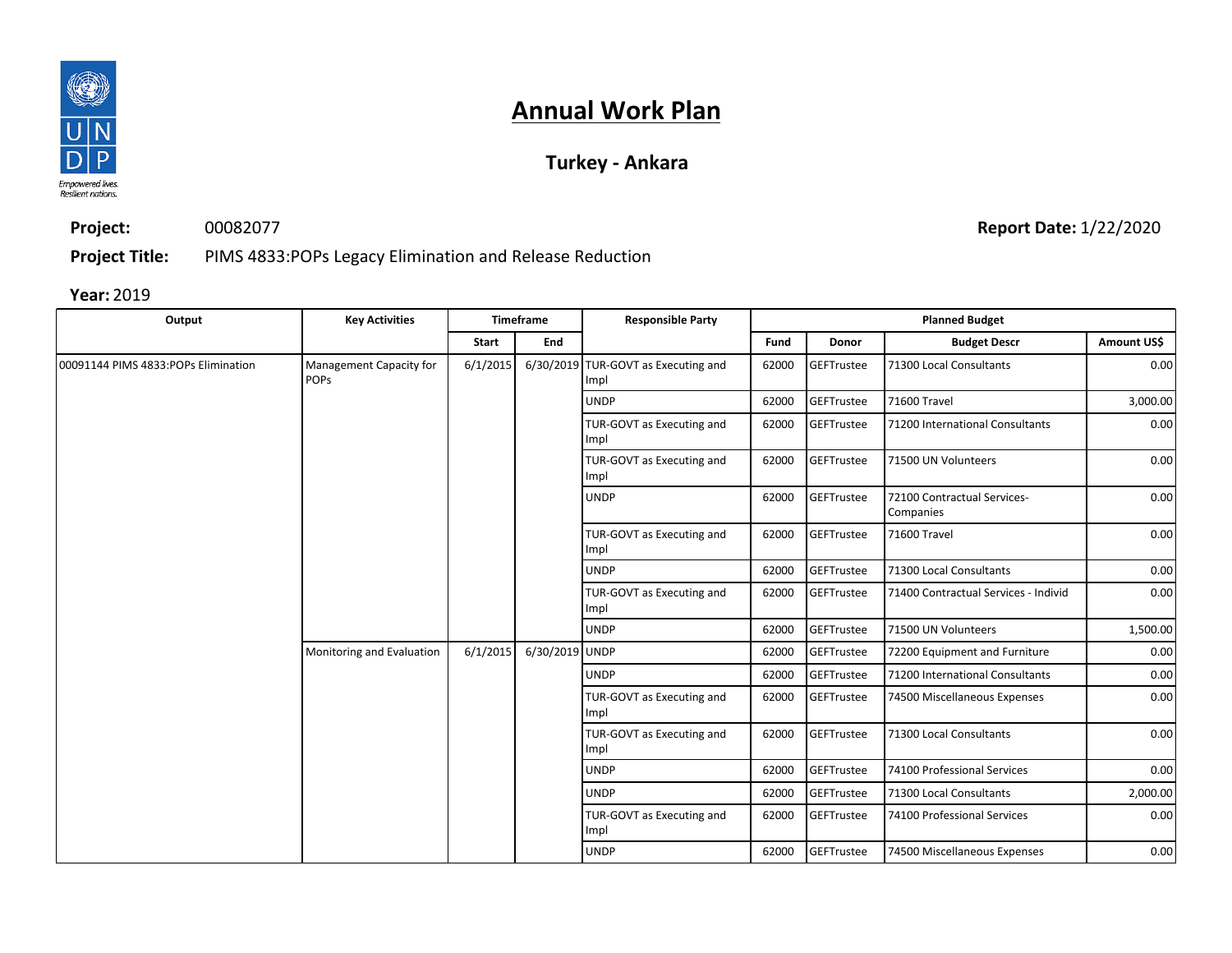

### **Turkey - Ankara**

**Project:** 00082077

**Report Date:** 1/22/2020

**Project Title:** PIMS 4833:POPs Legacy Elimination and Release Reduction

| Output                              | <b>Key Activities</b>     |              | <b>Timeframe</b> | <b>Responsible Party</b>                    |       |                   | <b>Planned Budget</b>                  |             |
|-------------------------------------|---------------------------|--------------|------------------|---------------------------------------------|-------|-------------------|----------------------------------------|-------------|
|                                     |                           | <b>Start</b> | End              |                                             | Fund  | Donor             | <b>Budget Descr</b>                    | Amount US\$ |
| 00091144 PIMS 4833:POPs Elimination | Monitoring and Evaluation | 6/1/2015     |                  | 6/30/2019 TUR-GOVT as Executing and<br>Impl | 62000 | GEFTrustee        | 71200 International Consultants        | 0.00        |
|                                     |                           |              |                  | TUR-GOVT as Executing and<br>Impl           | 62000 | GEFTrustee        | 71400 Contractual Services - Individ   | 0.00        |
|                                     |                           |              |                  | <b>UNDP</b>                                 | 62000 | GEFTrustee        | 71600 Travel                           | 0.00        |
|                                     |                           |              |                  | TUR-GOVT as Executing and<br>Impl           | 62000 | GEFTrustee        | 72200 Equipment and Furniture          | 0.00        |
|                                     |                           |              |                  | <b>UNDP</b>                                 | 62000 | GEFTrustee        | 71400 Contractual Services - Individ   | 8,317.15    |
|                                     |                           |              |                  | TUR-GOVT as Executing and<br>Impl           | 62000 | <b>GEFTrustee</b> | 71600 Travel                           | 0.00        |
|                                     |                           |              |                  | <b>UNDP</b>                                 | 62000 | GEFTrustee        | 73300 Rental & Maint of Info Tech Eq   | 1,000.00    |
|                                     | <b>Project Management</b> | 6/1/2015     |                  | 6/30/2019 TUR-GOVT as Executing and<br>Impl | 62000 | GEFTrustee        | 71400 Contractual Services - Individ   | 0.00        |
|                                     |                           |              |                  | <b>UNDP</b>                                 | 62000 | GEFTrustee        | 71500 UN Volunteers                    | 12,500.00   |
|                                     |                           |              |                  | <b>UNDP</b>                                 | 62000 | GEFTrustee        | 72200 Equipment and Furniture          | 0.00        |
|                                     |                           |              |                  | TUR-GOVT as Executing and<br>Impl           | 62000 | GEFTrustee        | 71500 UN Volunteers                    | 0.00        |
|                                     |                           |              |                  | <b>UNDP</b>                                 | 62000 | GEFTrustee        | 72400 Communic & Audio Visual<br>Equip | 80.00       |
|                                     |                           |              |                  | TUR-GOVT as Executing and<br>Impl           | 62000 | GEFTrustee        | 72400 Communic & Audio Visual<br>Equip | 0.00        |
|                                     |                           |              |                  | TUR-GOVT as Executing and<br>Impl           | 62000 | <b>GEFTrustee</b> | 74100 Professional Services            | 0.00        |
|                                     |                           |              |                  | <b>UNDP</b>                                 | 62000 | <b>GEFTrustee</b> | 71400 Contractual Services - Individ   | 55,000.00   |
|                                     |                           |              |                  | TUR-GOVT as Executing and<br>Impl           | 62000 | <b>GEFTrustee</b> | 74500 Miscellaneous Expenses           | 0.00        |
|                                     |                           |              |                  | <b>UNDP</b>                                 | 62000 | GEFTrustee        | 71600 Travel                           | 1,601.68    |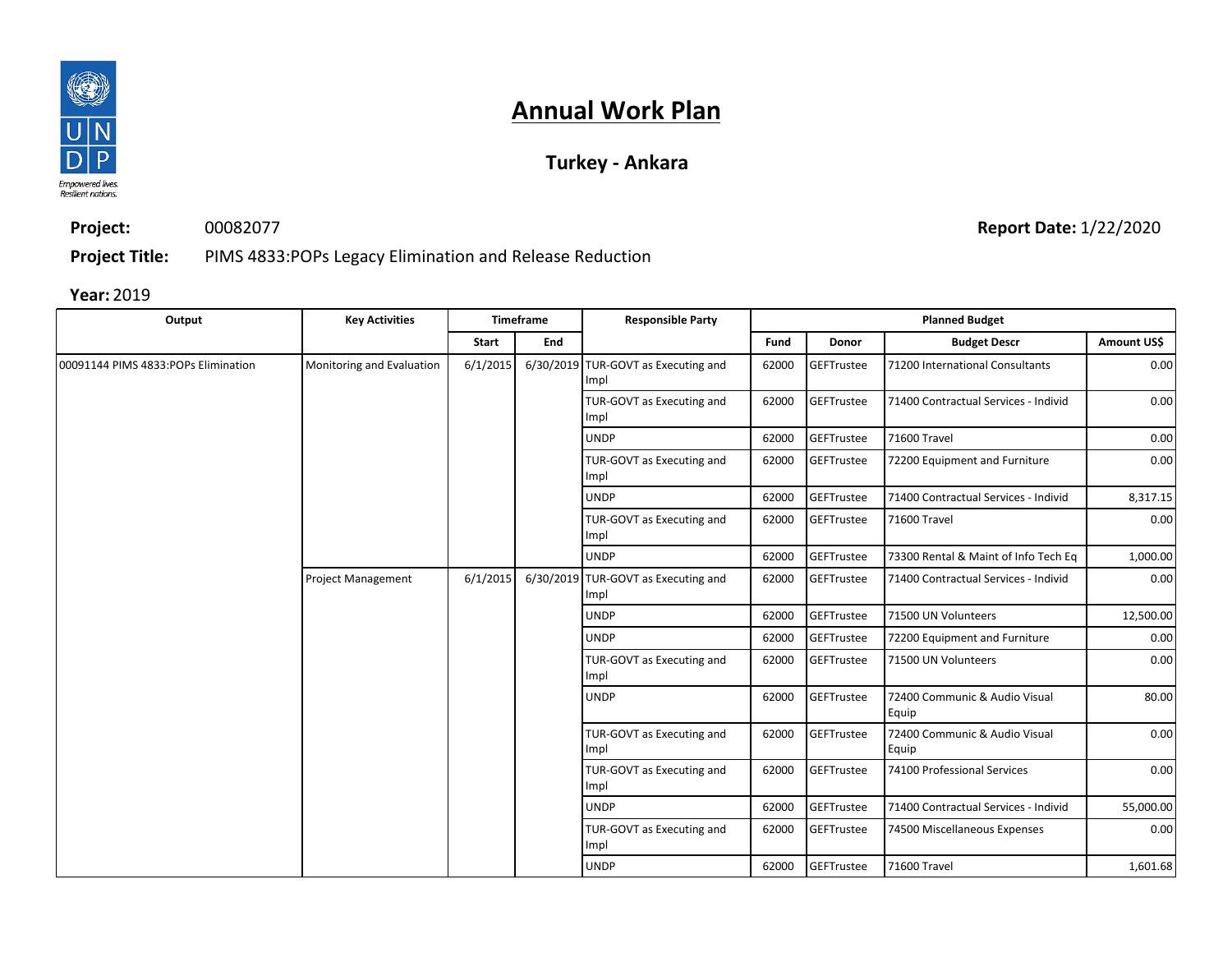

### **Turkey - Ankara**

**Project:** 00082077

**Report Date:** 1/22/2020

**Project Title:** PIMS 4833:POPs Legacy Elimination and Release Reduction

| Output                              | <b>Key Activities</b>     |          | <b>Timeframe</b><br><b>Responsible Party</b> |                                                    |       |                   | <b>Planned Budget</b>         |             |
|-------------------------------------|---------------------------|----------|----------------------------------------------|----------------------------------------------------|-------|-------------------|-------------------------------|-------------|
|                                     |                           | Start    | End                                          |                                                    | Fund  | <b>Donor</b>      | <b>Budget Descr</b>           | Amount US\$ |
| 00091144 PIMS 4833:POPs Elimination | <b>Project Management</b> | 6/1/2015 |                                              | 6/30/2019 TUR-GOVT as Executing and<br><b>Impl</b> | 62000 | <b>GEFTrustee</b> | 72200 Equipment and Furniture | 0.00        |
|                                     |                           |          |                                              | <b>UNDP</b>                                        | 62000 | GEFTrustee        | 74100 Professional Services   | 80.00       |
|                                     |                           |          |                                              | TUR-GOVT as Executing and<br>Impl                  | 04000 | <b>UNDP</b>       | 74500 Miscellaneous Expenses  | 0.00        |
|                                     |                           |          |                                              | <b>UNDP</b>                                        | 04000 | <b>UNDP</b>       | 74500 Miscellaneous Expenses  | 11,699.44   |
|                                     |                           |          |                                              | <b>UNDP</b>                                        | 62000 | GEFTrustee        | 74500 Miscellaneous Expenses  | 1,995.00    |
|                                     |                           |          |                                              | TUR-GOVT as Executing and<br>Impl                  | 62000 | <b>GEFTrustee</b> | 71600 Travel                  | 0.00        |
|                                     |                           |          |                                              | <b>UNDP</b>                                        | 62000 | <b>GEFTrustee</b> | 72500 Supplies                | 20.00       |
| <b>TOTAL</b>                        |                           |          |                                              |                                                    |       |                   |                               | 833,850.50  |
| <b>GRAND TOTAL</b>                  |                           |          |                                              |                                                    |       |                   |                               | 833,850.50  |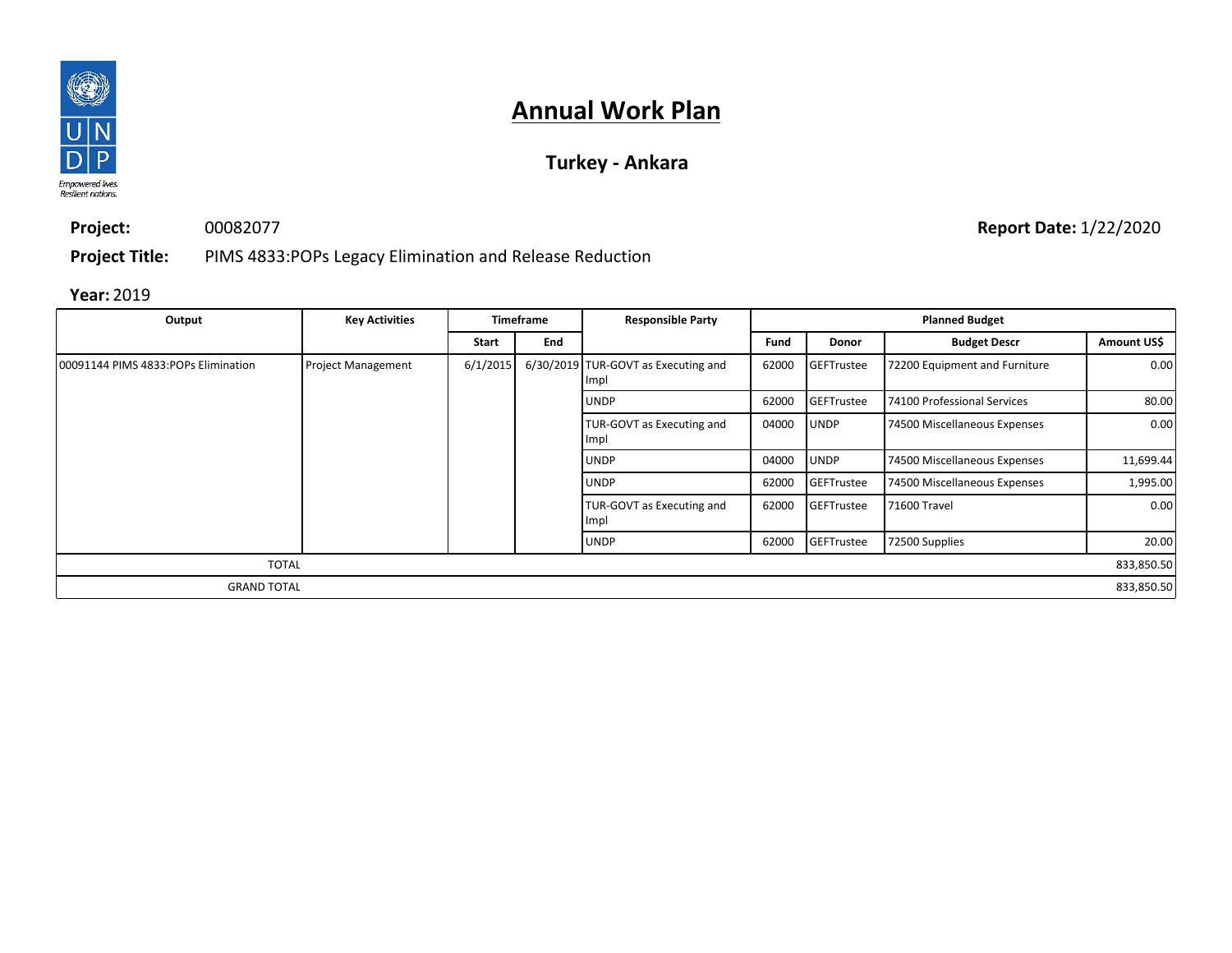

### **Turkey - Ankara**

**Project:**

00082077

**Report Date:** 1/22/2020

**Project Title:** PIMS 4833:POPs Legacy Elimination and Release Reduction

| Output                               | <b>Key Activities</b>      |          | <b>Timeframe</b> | <b>Responsible Party</b> |       |              | <b>Planned Budget</b>                    |              |
|--------------------------------------|----------------------------|----------|------------------|--------------------------|-------|--------------|------------------------------------------|--------------|
|                                      |                            | Start    | End              |                          | Fund  | <b>Donor</b> | <b>Budget Descr</b>                      | Amount US\$  |
| 00091144 PIMS 4833: POPs Elimination | Capacity Strenghtening     | 6/1/2015 | 6/30/2019 UNDP   |                          | 62000 | GEFTrustee   | 71400 Contractual Services - Individ     | 10,000.00    |
|                                      |                            |          |                  | <b>UNDP</b>              | 62000 | GEFTrustee   | 71500 UN Volunteers                      | 1,500.00     |
|                                      |                            |          |                  | <b>UNDP</b>              | 62000 | GEFTrustee   | 71200 International Consultants          | 20,000.00    |
|                                      |                            |          |                  | <b>UNDP</b>              | 62000 | GEFTrustee   | 71600 Travel                             | 2,000.00     |
|                                      |                            |          |                  | <b>UNDP</b>              | 62000 | GEFTrustee   | 75700 Training, Workshops and Confer     | 29,000.00    |
|                                      | <b>Elimination of POPs</b> | 6/1/2015 | 6/30/2019 UNDP   |                          | 62000 | GEFTrustee   | 71600 Travel                             | 2,000.00     |
|                                      |                            |          |                  | <b>UNDP</b>              | 62000 | GEFTrustee   | 71200 International Consultants          | 16,000.00    |
|                                      |                            |          |                  | <b>UNDP</b>              | 62000 | GEFTrustee   | 71400 Contractual Services - Individ     | 1,500.00     |
|                                      |                            |          |                  | <b>UNDP</b>              | 62000 | GEFTrustee   | 72100 Contractual Services-<br>Companies | 3,106,000.01 |
|                                      |                            |          |                  | <b>UNDP</b>              | 62000 | GEFTrustee   | 72400 Communic & Audio Visual<br>Equip   | 1,000.00     |
|                                      |                            |          |                  | <b>UNDP</b>              | 62000 | GEFTrustee   | 71300 Local Consultants                  | 7,000.00     |
|                                      | Management Capacity for    | 6/1/2015 | 6/30/2019 UNDP   |                          | 62000 | GEFTrustee   | 71400 Contractual Services - Individ     | 10,000.00    |
|                                      | <b>POPS</b>                |          |                  | <b>UNDP</b>              | 62000 | GEFTrustee   | 72100 Contractual Services-<br>Companies | 75,000.00    |
|                                      |                            |          |                  | <b>UNDP</b>              | 62000 | GEFTrustee   | 71600 Travel                             | 2,000.00     |
|                                      |                            |          |                  | <b>UNDP</b>              | 62000 | GEFTrustee   | 71500 UN Volunteers                      | 1,500.00     |
|                                      | Monitoring and Evaluation  | 6/1/2015 | 6/30/2019 UNDP   |                          | 62000 | GEFTrustee   | 71400 Contractual Services - Individ     | 6,000.00     |
|                                      |                            |          |                  | <b>UNDP</b>              | 62000 | GEFTrustee   | 71200 International Consultants          | 6,000.00     |
|                                      |                            |          |                  | <b>UNDP</b>              | 62000 | GEFTrustee   | 71600 Travel                             | 3,500.00     |
|                                      |                            |          |                  | <b>UNDP</b>              | 62000 | GEFTrustee   | 71300 Local Consultants                  | 4,000.00     |
|                                      |                            |          |                  | <b>UNDP</b>              | 62000 | GEFTrustee   | 74100 Professional Services              | 4,000.00     |
|                                      | <b>Project Management</b>  | 6/1/2015 | 6/30/2019 UNDP   |                          | 62000 | GEFTrustee   | 72200 Equipment and Furniture            | 4,308.25     |
|                                      |                            |          |                  | <b>UNDP</b>              | 62000 | GEFTrustee   | 71500 UN Volunteers                      | 3,703.49     |